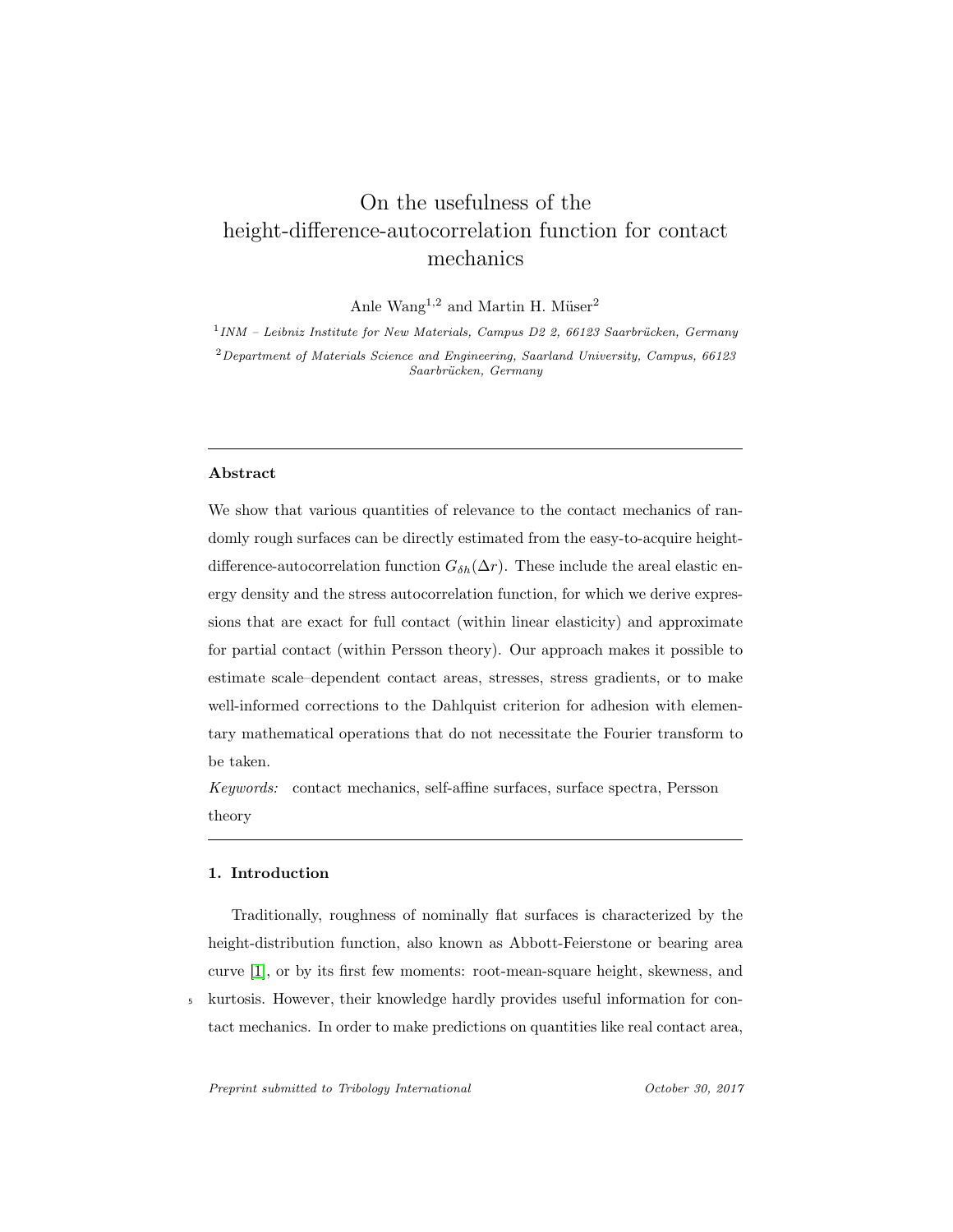contact stiffness, or the mean gap as a function of load, an additional spatial characterization [\[2\]](#page-26-1) is required. In particular, it is crucial to know to what extent roughness decomposes into long or short wavelength modes [\[3,](#page-26-2) [4,](#page-26-3) [5\]](#page-26-4). Predictive

- <sup>10</sup> theoretical and computational approaches to contact mechanics are therefore based on height spectra  $C_h(q)$  rather than on moments of the height distribution function [\[4,](#page-26-3) [6,](#page-27-0) [7\]](#page-27-1). While reporting surface-roughness spectra is now more common than in the past [\[5,](#page-26-4) [8\]](#page-27-2), little to nothing is generally done with  $C_h(q)$  beyond its reporting. Exceptions to this claim do not go much beyond — if at all —
- <sup>15</sup> Persson theory [\[4,](#page-26-3) [6,](#page-27-0) [9,](#page-27-3) [10,](#page-27-4) [11\]](#page-27-5) and numerical simulations [\[12,](#page-27-6) [13,](#page-27-7) [14,](#page-28-0) [15,](#page-28-1) [16,](#page-28-2) [17\]](#page-28-3) taking  $C_h(q)$  as input.

As is the case for other stationary random variables, spatial (or temporal) correlations of the height can also be expressed in real space (time) rather than in the wave vector (frequency) domain [\[18,](#page-28-4) [19\]](#page-28-5). In fact, the height-difference autocorrelation function (ACF)

<span id="page-1-0"></span>
$$
G_{\delta h}(\Delta \mathbf{r}) \equiv \frac{1}{2} \left\langle \{ h(\mathbf{r}) - h(\mathbf{r} + \Delta \mathbf{r}) \}^2 \right\rangle, \tag{1}
$$

contains the same stochastic information on the surface profile as  $C_h(\mathbf{q})$ . Here,  $h(\mathbf{r})$  is the height as a function of the in-plane coordinate r, while  $\langle \dots \rangle$  represents an average, which is taken either over a sufficiently large sample or over a 20 periodically repeated domain. The factor  $1/2$  was introduced on the right-hand side of Eq. [\(1\)](#page-1-0) to turn  $G_{\delta h}(\Delta r)$  into a scale-dependent height variance yielding the mean-square height at large  $\Delta r$ .

One might conclude that knowing  $G_{\delta h}(\Delta r)$  does not bear any advantage over knowing  $C_h(q)$ . However, it is rarely exploited that deducing  $G_{\delta h}(\Delta r)$  from a 25 measured height profile is much simpler than constructing  $C_h(\mathbf{q})$ . More importantly, it appears to have remained unnoticed how easily central tribological quantities can be deduced directly from  $G_{\delta h}(\Delta r)$  with quite elemental mathematical operations. These quantities include the energy to fully – or locally – conform an elastic manifold to a rigid, rough substrate, scale-dependent contact

<sup>30</sup> stresses, and the stress-autocorrelation function. Knowledge of these quantities then allows conclusions to be drawn on the tackiness of objects or the amount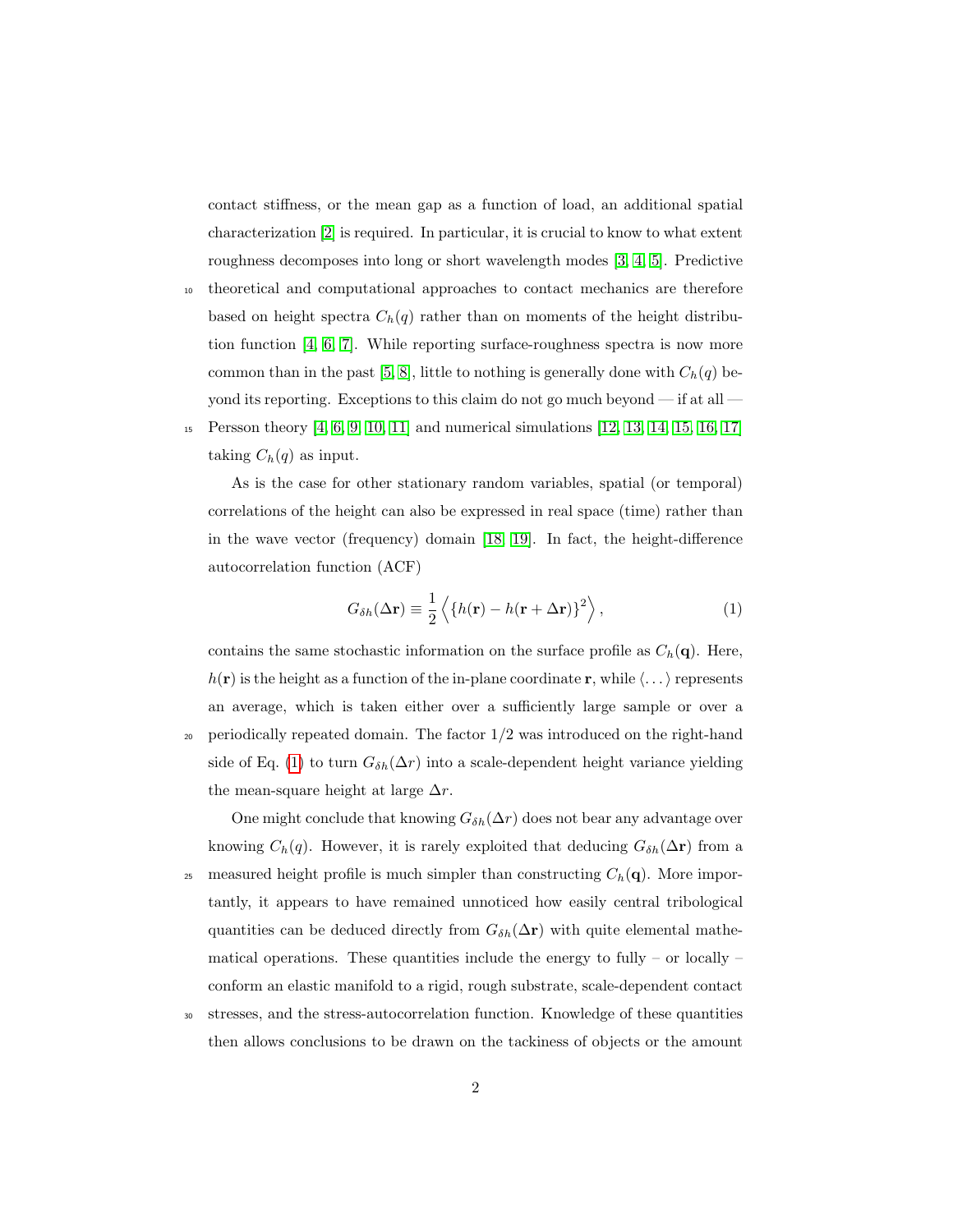of plastic deformation.

In this article, we derive formulae that allow several tribological quantities to be calculated directly from the height-difference ACF and demonstrate their ap-

- <sup>35</sup> plication in a few selected cases. We describe partial contact using a real-space interpretation of Persson theory, which can be advantageous for the description of heterogeneous surfaces or multi-scale approaches. While the derivations require some mathematical background, final expressions can be used with the mathematical toolbox provided at the undergraduate level in engineering.
- <sup>40</sup> The remainder of this paper is organized as follows: Derivations are presented in Section [2,](#page-2-0) where we first treat full and then partial contact. Section [3](#page-10-0) demonstrates how to use the results. Conclusions are drawn in section [4.](#page-24-0)

# <span id="page-2-0"></span>2. Theory

# 2.1. Notation, definitions, and conventions

- <sup>45</sup> Throughout this work, we consider linear elasticity in the small-slope approximation. It allows us to distribute the combined compliance and the combined roughness arbitrarily to either side of the interface [\[20\]](#page-28-6). The (inverse) combined compliance is summarized in the contact modulus  $E^*$ , while  $h(\mathbf{r})$  contains the combined roughness of the two surfaces. The calculations are conducted in the
- <sup>50</sup> spirit that an ideally flat, elastic manifold is pressed against an ideally rigid, corrugated counter face. However, the calculations apply in the same fashion to a mechanical interface that is self mated in the sense that the elastic properties of the two solids in contact as well as their surface spectra are identical. In that case  $h(\mathbf{r})$  should be interpreted as the interfacial separation between the two <sup>55</sup> solids before they deform.

In this work, functions may be "overloaded", which means that the precise definition of a function depends on its variable. For example,  $C_h(\mathbf{q})$  denotes the height spectrum at a given wave vector, while  $C_h(q)$  is the average over all  $C_h(\mathbf{q})$  at fixed magnitude of **q**. A similar comment applies to  $G_{\delta h}(\mathbf{r})$ . In this <sup>60</sup> context, we wish to mention that our assumption of isotropy, which we make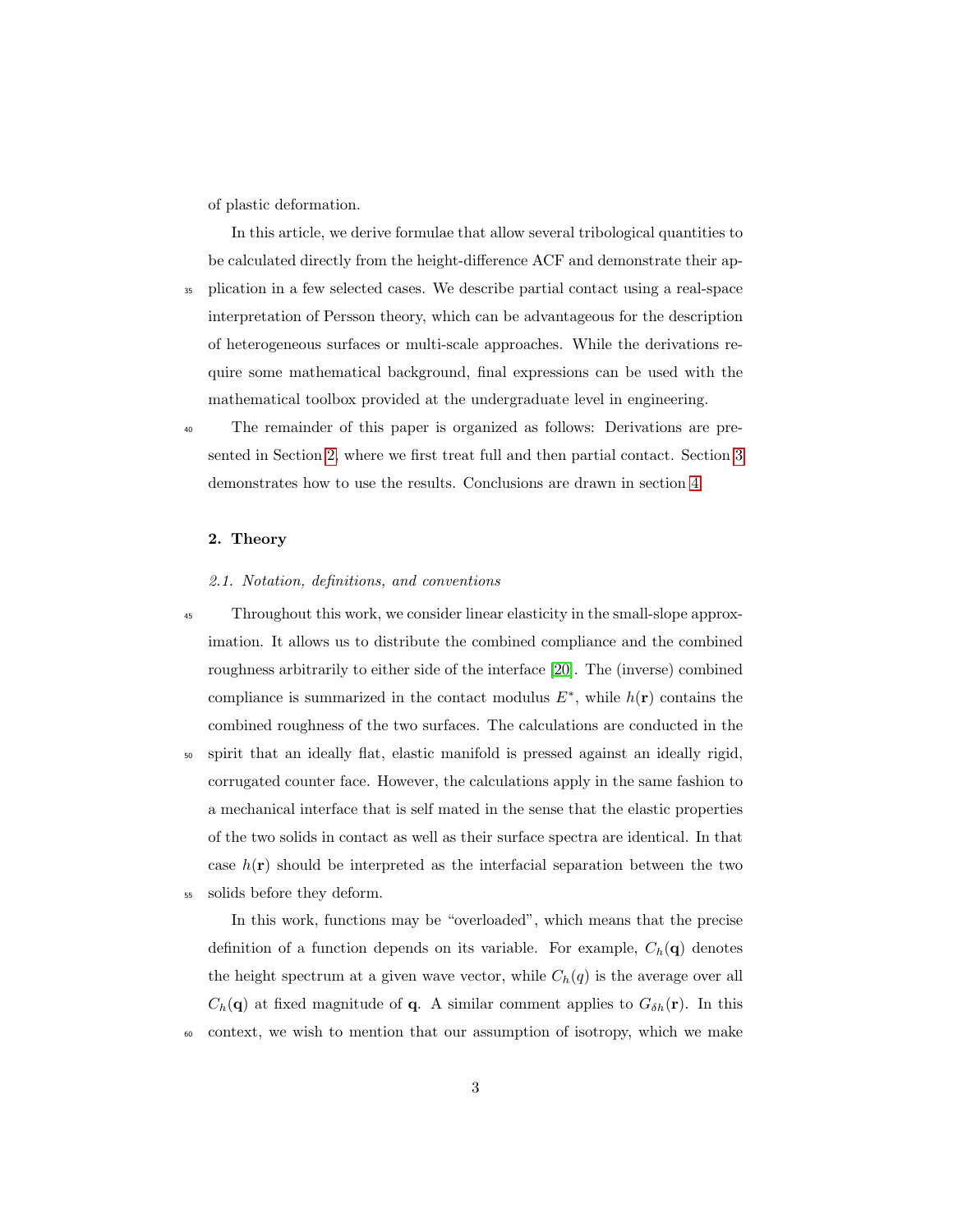throughout this manuscript, can be used unless the stochastic properties of the surface profiles and elasticity are simultaneously unisotropic. In this last case, our treatment would necessitate alterations, which are straightforward to make but heavy on the book keeping of indices. We therefore see the description of <sup>65</sup> simultaneous anisotropy of roughness and elasticity beyond the scope of this article.

It is often easiest to start the analysis on periodically repeated domains, in which case the height  $h(\mathbf{r})$  can be represented as a complex Fourier sum according to

$$
h(\mathbf{r}) = \sum_{\mathbf{q}} \tilde{h}(\mathbf{q}) \exp(i\mathbf{q} \cdot \mathbf{r}), \qquad (2)
$$

where **q** is a wave vector defined in the xy plane. The (mean) surface normal is taken to be parallel to the z axis and the coordinate system is chosen such that the mean height satisfies  $\tilde{h}(0) = 0$ . The inverse transform then reads

$$
\tilde{h}(\mathbf{q}) = \frac{1}{A} \int d^2 r \, h(\mathbf{r}) \, \exp(-i\mathbf{q} \cdot \mathbf{r}),\tag{3}
$$

A being the area of the periodically repeated domain. One can now define the height spectrum

$$
C_h(q) \equiv A \left\langle |\tilde{h}(\mathbf{q})|^2 \right\rangle,\tag{4}
$$

where the expectation value on the right-hand-side of the equation should be interpreted as a disorder average over many surfaces that are generated with <sup>75</sup> identical stochastic rules, or, alternatively, as a local average of  $|\tilde{h}^2(\mathbf{q})|$  over different wave vectors of magnitude close to  $q$ . The tilde, which usually indicates the Fourier transform, is omitted for spectra like  $C_h(\mathbf{q})$ , in order to follow usual conventions. The transition from conducting a calculation on a finite domain to that on an infinite domain is achieved with the substitution  $\sum_{\mathbf{q}} \dots \rightarrow$ 80  $\{A/(2\pi)^2\}\int d^2q...$ 

#### 2.2. Relations between spectra and real-space ACFs

Before addressing contact mechanics, we recapitulate some relations between the real-space ACF of a random variable defined on a two-dimensional surface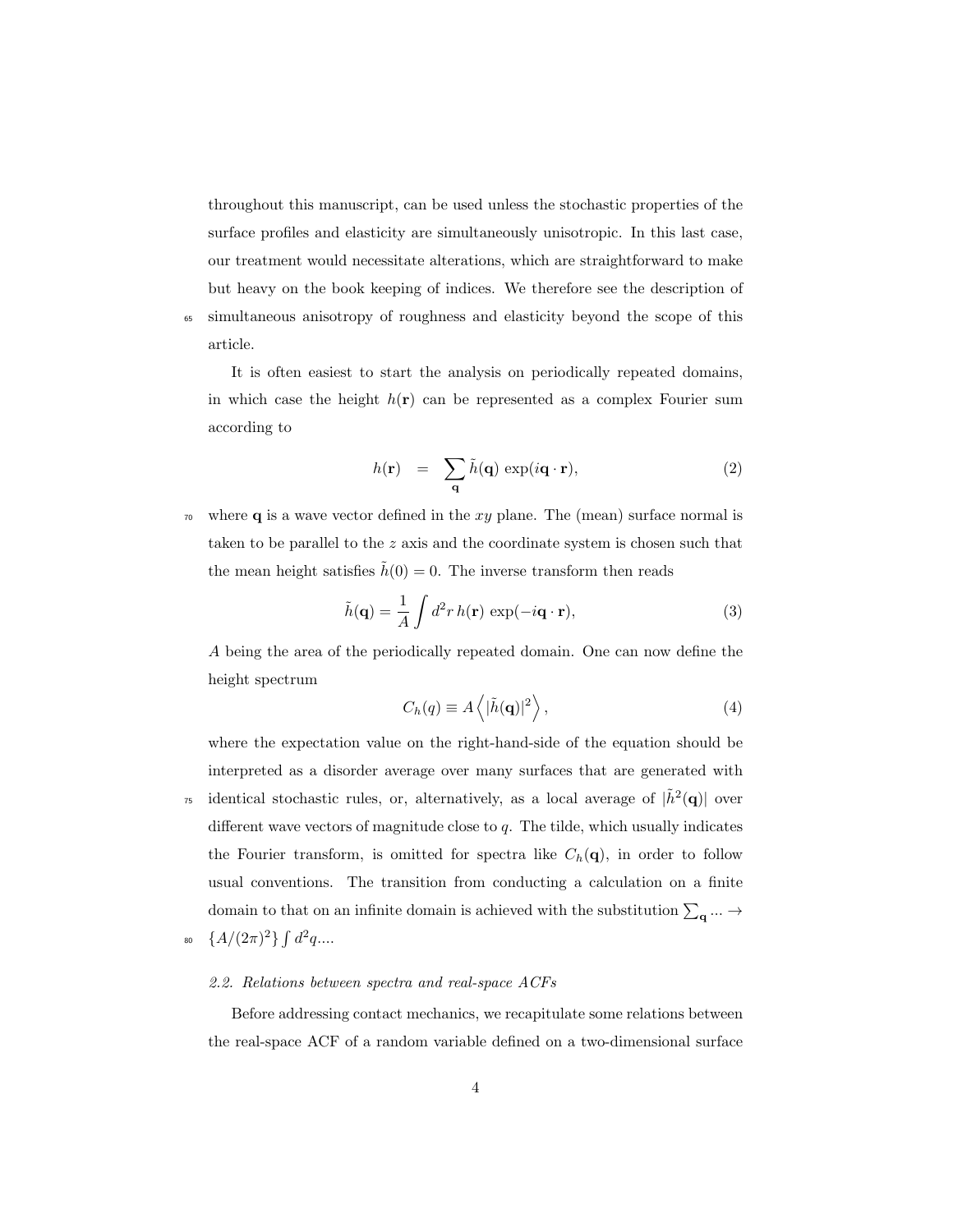and the corresponding spectrum. We use the height as random variable, but

<sup>85</sup> the equations also hold for other spatially fluctuating fields such as the normal stress. Part of the goal is to provide the reader with expressions that are not only mathematically correct but also numerically stable.

Given the definition of  $G_{\delta h}(\Delta r)$  in the introduction, it follows that

<span id="page-4-2"></span>
$$
G_{\delta h}(\Delta \mathbf{r}) = \sigma_h^2 - \langle h(\mathbf{r}) h(\mathbf{r} + \Delta \mathbf{r}) \rangle \tag{5}
$$

$$
= \sigma_h^2 - G_h(\Delta \mathbf{r}), \tag{6}
$$

where  $\sigma_h^2$  is the standard deviation of the surface height, and  $G_h(\Delta \mathbf{r})$  the height 90 ACF. Expressing  $h(\mathbf{r})$  via their Fourier transform leads to

<span id="page-4-0"></span>
$$
G_{\delta h}(\Delta r) = \sigma_h^2 - \frac{1}{A} \sum_{\mathbf{q}} C_h(q) e^{i\mathbf{q} \cdot \Delta \mathbf{r}}, \qquad (7)
$$

$$
\rightarrow \quad \sigma_h^2 - \frac{1}{2\pi} \int dq \, q \, C_h(q) \, J_0(q\Delta r). \tag{8}
$$

For non-isotropic surfaces, we imply an average over all possible orientations of  $\Delta$ r at a fixed magnitude  $\Delta r$ , whenever we consider a correlation function that only depends on the magnitude of the distance, as in Eq. [\(7\)](#page-4-0).

Since the evaluation of  $G_{\delta h}(\Delta r)$  at small  $\Delta r$  with equation [\(8\)](#page-4-0) requires the difference between two large numbers to be taken, it is convenient to rewrite it as

<span id="page-4-1"></span>
$$
G_{\delta h}(\Delta r) = \frac{1}{2\pi} \int dq \, q \, C(q) \left\{ 1 - J_0(q\Delta r) \right\} \tag{9}
$$

for a numerical evaluation of  $G(\Delta r)$  from  $C(q)$ .

Eq. [\(8\)](#page-4-0) can be inverted for  $C_h(q)$  with the Hankel transform

$$
C_h(q) = 2\pi \int d\Delta r \,\Delta r J_0(q\Delta r) \left\{ \sigma_h^2 - G_{\delta h}(\Delta r) \right\}.
$$
 (10)

<sup>95</sup> This time, numerical round-off errors become relevant when  $G(\Delta r) \ll \sigma_h^2$  in the integrand of of equation [\(10\)](#page-4-1). One might therefore consider to evaluate the two terms in the integrand of equation [\(10\)](#page-4-1) separately for  $\Delta r \leq 1/q_r$  and  $\Delta r > 1/q_r$ , where  $q_r$  is the roll-off wave number introduced later in section [3.3.](#page-12-0) This yields

$$
\frac{C_h(q)}{2\pi} = \frac{\sigma_h^2}{q q_r} J_1(q/q_r) - \int_0^{1/q_r} d\Delta r \,\Delta r J_0(q\Delta r) G_{\delta h}(\Delta r) + \int_{1/q_r}^{\infty} d\Delta r \,\Delta r J_0(q\Delta r) \left\{ \sigma_h^2 - G_{\delta h}(\Delta r) \right\}.
$$
\n(11)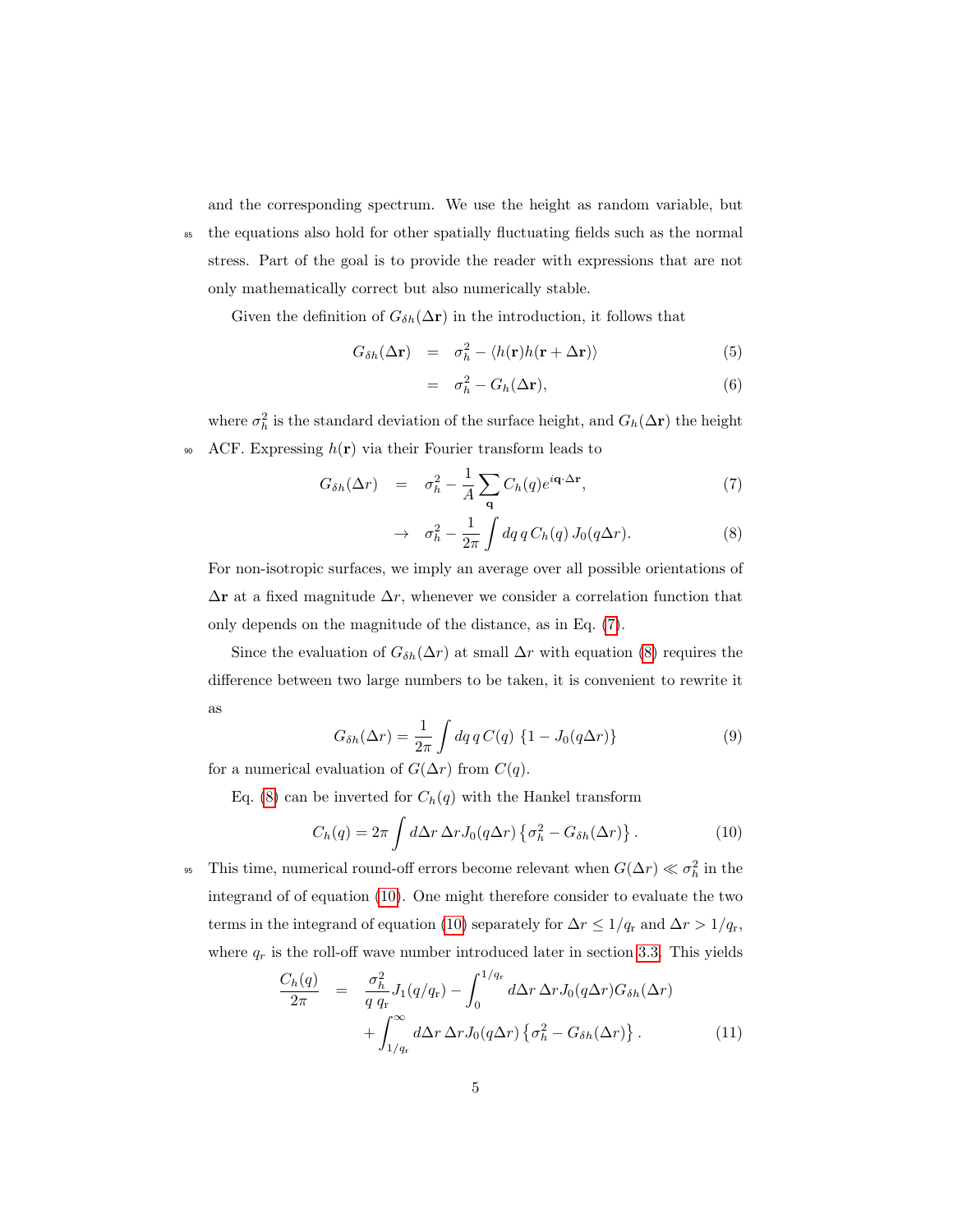Note that we have not made the assumption of the random-phase approx-<sup>100</sup> imation in the calculation of the two-point correlation function. The formulae are therefore also valid for surfaces with correlated or deterministic roughness. A similar comment applies to all full-contact calculations presented in this study as long as the surface topography and/or the elastic properties are (statistically) isotropic.

# <sup>105</sup> 2.3. Areal elastic-energy density in full contact

In this section, the relation between an isotropic height-difference ACF and the full-contact, areal elastic-energy density is derived in a real-space representation. The considered energy density of a periodically repeated domain is given by

<span id="page-5-1"></span>
$$
v_{\rm el} = \sum_{\mathbf{q}} \frac{qE^*}{4} |\tilde{h}(\mathbf{q})|^2 \tag{12}
$$

$$
\rightarrow \int_{0^+}^{\infty} d^2q \frac{qE^*}{4} C_h(\mathbf{q}). \tag{13}
$$

110 Replacing  $C_h(\mathbf{q})$  with  $-C_{\delta h}(\mathbf{q})$  for  $q \neq 0$ , see Eq. [\(6\)](#page-4-2), and using the (continuous) Fourier transform to relate the height-difference spectrum  $C_{\delta h}(\Delta r)$  with the height-difference ACF,

$$
G_{\delta h}(\Delta \mathbf{r}) = \frac{1}{(2\pi)^2} \int d^2q e^{i\mathbf{q} \cdot \Delta \mathbf{r}} C_{\delta h}(\mathbf{q}) \qquad (14)
$$

$$
C_{\delta h}(\mathbf{q}) = \int d^2 \Delta r e^{-i\mathbf{q} \cdot \Delta \mathbf{r}} G_{\delta h}(\Delta \mathbf{r}), \qquad (15)
$$

the areal energy density in full contact can be written as

<span id="page-5-0"></span>
$$
v_{\rm el} = \beta \frac{E^*}{4} \int_0^\infty d\Delta r \frac{G_{\delta h}(\Delta r)}{\Delta r^2} \tag{16}
$$

with the dimensionless number

$$
\beta \equiv -\frac{1}{2\pi} \int_0^{2\pi} d\varphi \int dq \, q^2 \, e^{iq\Delta r \cos \varphi} \, q\Delta r^3
$$
\n
$$
= -1 \int_0^{\infty} dx \, x^2 \, J_0(x), \tag{17}
$$

where  $J_0(x)$  is a Bessel function of the first kind. The latter integral needs to be <sup>115</sup> converted into a convergent one, which we achieve by multiplying the integrand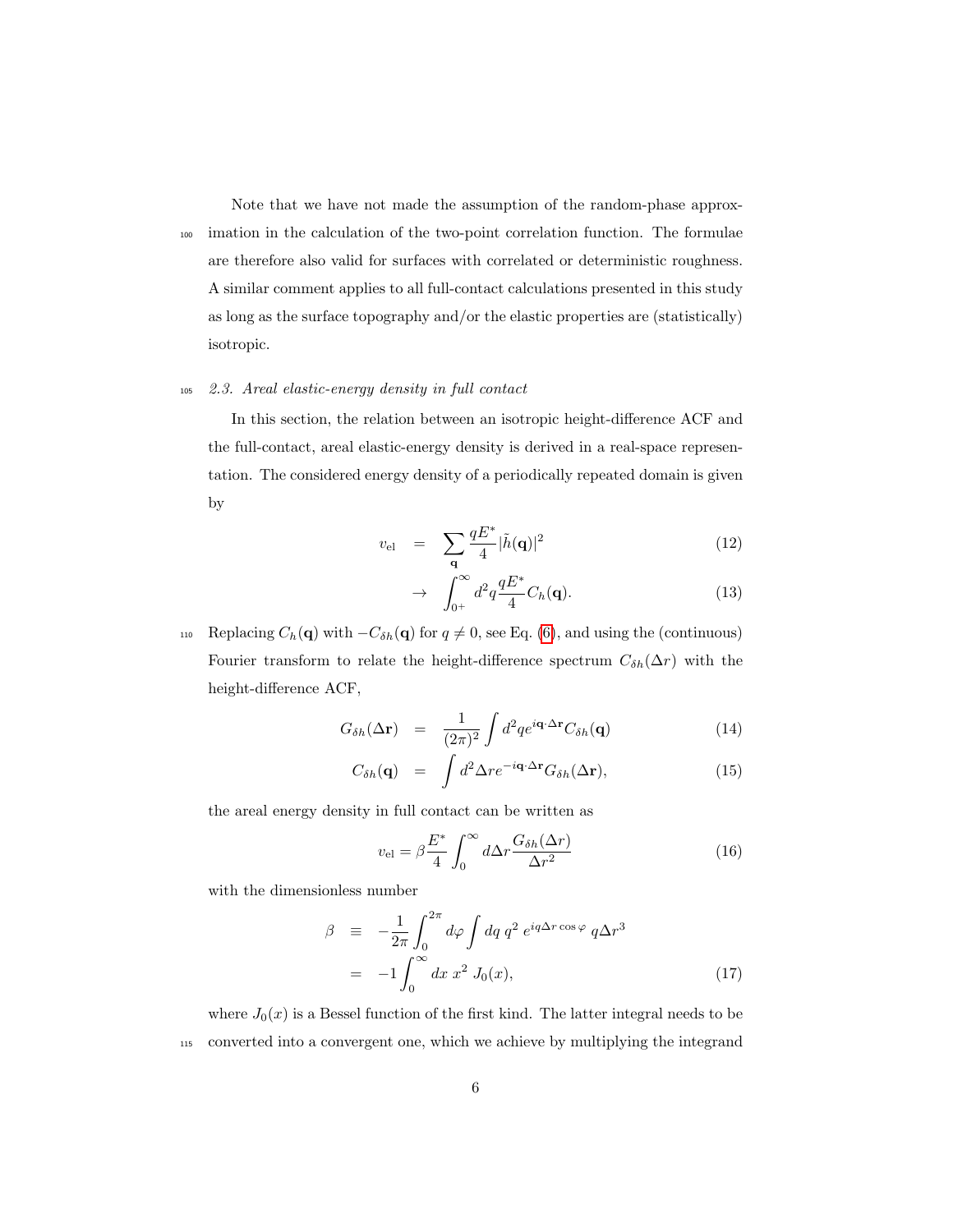with a regularizing factor  $\exp(-\alpha x^2)$  and by considering the limit  $\alpha \to 0$ . This leads us to

$$
\beta = -\lim_{\alpha \to 0} \int_0^\infty dx \, x^2 \, J_0(x) \exp(-\alpha x^2), \tag{18}
$$

$$
= 1. \t(19)
$$

In Appendix [Appendix A,](#page-25-0) we show an alternative derivation for the dependence of  $v_{el}$  on  $G_{\delta h}(\Delta r)$ , which does not necessitate a regularizing function in <sup>120</sup> the integral. It is based on dimensional analysis and single-wavelength roughness.

If we now consider self-affine scaling,  $G_{\delta h}(\Delta r) \propto \Delta r^{2H}$ , H being the Hurst roughness exponent, a well-known result can be readily recuperated: the elastic energy in full contact is dominated by large-lengthscale ondulations if  $H > 0.5$ <sup>125</sup> and by short lengthscales for  $H < 0.5$ , since the integrand in Eq. [\(16\)](#page-5-0) scales as  $\Delta r^{2H-2}$ .

#### 2.4. Stress-autocorrelation function in full contact

The stress ACF is defined as

$$
G_{\sigma}(\Delta \mathbf{r}) = \langle \sigma(\mathbf{r}) \sigma(\mathbf{r} + \Delta \mathbf{r}) \rangle.
$$
 (20)

Inserting the definition of the Fourier transforms and evaluating the mean value of  $\exp{i(\mathbf{q}-\mathbf{q}') \cdot \mathbf{r}}$  to  $\delta_{\mathbf{qq}'},$  one therefore obtains

$$
G_{\sigma}(\Delta \mathbf{r}) = \sum_{\mathbf{q}} |\tilde{\sigma}(\mathbf{q})|^2 e^{i\mathbf{q} \cdot \Delta \mathbf{r}}, \qquad (21)
$$

<sup>130</sup> which reflects nothing but the well-known Wiener-Khin-chine theorem [\[18,](#page-28-4) [19\]](#page-28-5). In full contact, this expression becomes (leaving away the zero- $q$  mode giving an off-set of  $p_0^2$ )

<span id="page-6-0"></span>
$$
G_{\sigma}^{\text{full}}(\Delta \mathbf{r}) = \left(\frac{E^*}{2}\right)^2 \sum_{\mathbf{q}} q^2 |\tilde{h}(\mathbf{q})|^2 e^{i\mathbf{q}\cdot\Delta \mathbf{r}} \tag{22}
$$

$$
\rightarrow -\frac{1}{(2\pi)^2} \left(\frac{E^*}{2}\right)^2 \int d^2q \, q^2 C_{\delta h}(q) \, e^{i\mathbf{q}\cdot\Delta\mathbf{r}} \tag{23}
$$

$$
= \left(\frac{E^*}{2}\right)^2 \frac{1}{\Delta r} \frac{\partial}{\partial \Delta r} \left\{ \Delta r \frac{\partial G_{\delta h}(\Delta r)}{\partial \Delta r} \right\},\tag{24}
$$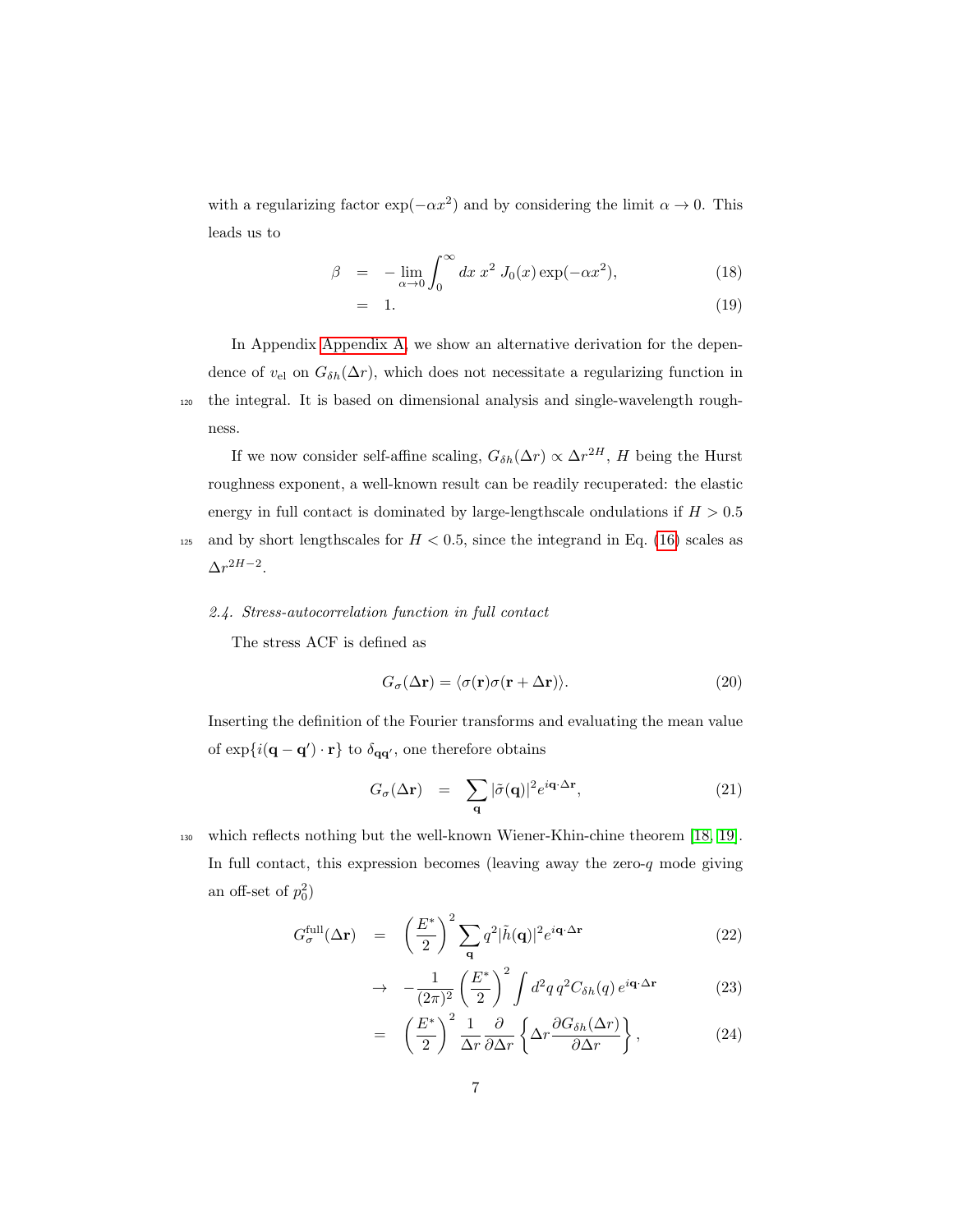where we have used that the multiplication of a Fourier transform with  $-q^2$ corresponds to applying the Laplacian to the original function in real space.

#### <sup>135</sup> 2.5. Scale-dependent, mean-square height gradient

A central quantity in Persson theory is the magnification or resolutiondependent mean-square (ms) height gradient. Its definition in a Fourier representation is

<span id="page-7-0"></span>
$$
\bar{g}^{2}(q) = \sum_{|\mathbf{q}'| < q} q'^{2} |\tilde{h}(\mathbf{q}')|^{2}.\tag{25}
$$

A scale-dependent ms height gradient is needed as a function of  $\Delta r$ , in order to formulate a real-space version of Persson theory. We express this as

$$
\bar{g}^2(\Delta r) \equiv \frac{1}{(2\pi)^2} \int_0^{2\pi/\Delta r} d^2q \, q^2 C_h(q). \tag{26}
$$

The exact evaluation of this term is

<span id="page-7-1"></span>
$$
\bar{g}^{2}(\Delta r) = \frac{-1}{2\pi} \int d^{2} \Delta \mathbf{r}' \int_{0}^{2\pi/\Delta r} dq q^{3} G_{\delta h}(\Delta r') J_{0}(q \Delta r')
$$

$$
= \int_{0}^{\infty} dx \left\{ J_{3}(x) - \frac{2J_{2}(x)}{x} \right\} \frac{G_{\delta h}(x \Delta r)}{\Delta r^{2}}.
$$
(27)

Although this is an analytical expression, it is not practicable, among other reasons because it necessitates a regularizing factor in the integrand. It is therefore numerically more convenient to use eqs. [\(10\)](#page-4-1) and [\(26\)](#page-7-0) to deduce the "exact" <sup>140</sup> expression for  $\bar{g}^2(\Delta r)$ , or, to use approximations.

The simplest approximation to  $\bar{g}^2(\Delta r)$  is  $4G(\Delta r)/\Delta r^2$ , which is asymptotically exact for  $q_s \Delta r \ll 1$ . However, prefactors are off in the self-affine domain, and incorrect scaling is obtained in the roll-off region. A second, overall better approximation is discussed in Sec. [3.4.](#page-15-0)

# <sup>145</sup> 2.6. Partial contact

So far, we have derived expressions for the elastic energy density and the stress ACF. These and related expressions remain exact (within linear elasticity) for partial contact when replacing terms of the form of  $|\tilde{h}(\mathbf{q})|^2$  with  $|\tilde{u}(\mathbf{q})|^2$ ,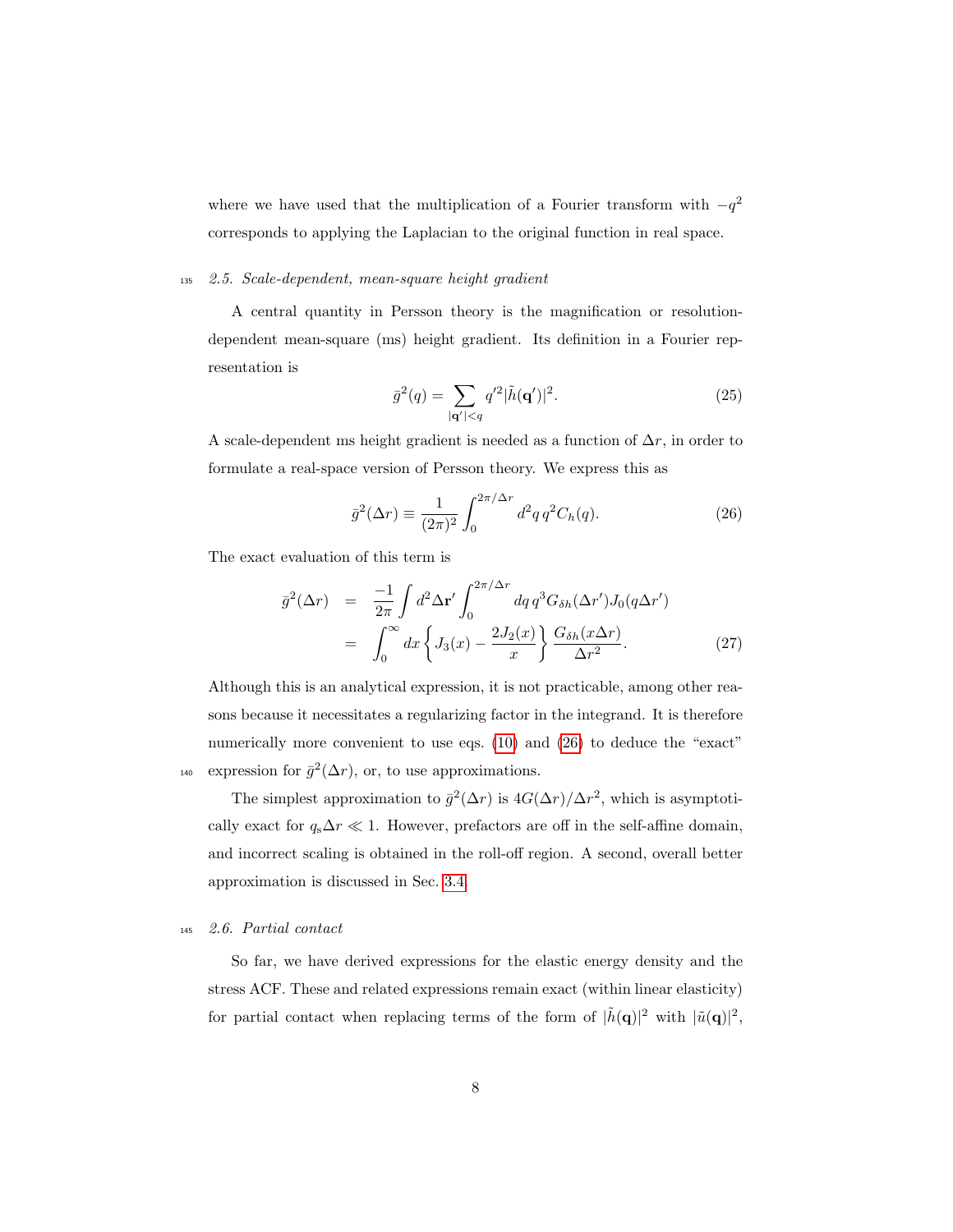where  $u(\mathbf{r})$  is the true displacement field. The latter differs from the  $h(\mathbf{r})$  field <sup>150</sup> whenever contact is partial.

<span id="page-8-0"></span>Following the argument by Persson [\[9,](#page-27-3) [10\]](#page-27-4) that stress can only be transmitted at those locations, where the elastic manifold appears to be in contact at a resolution of  $\lambda = 2\pi/q$ , the expectation value  $\langle |\tilde{\sigma}(\mathbf{q})|^2 \rangle$  can be assumed to satisfy

$$
\langle |\tilde{\sigma}(\mathbf{q})|^2 \rangle \approx \left(\frac{qE^*}{2}\right)^2 |\tilde{h}(\mathbf{q})|^2 a_r(p_0, q). \tag{28}
$$

Here,  $a_r(p_0, q)$  is the relative contact area that is obtained when resolving only those spatial features with a wavelength greater  $2\pi/q$ . In the simplest version of Persson theory, this is approximated as

<span id="page-8-2"></span>
$$
a_{\rm r}(p_0, q) \approx \text{erf}\left(\frac{\sqrt{2}p_0}{E^*\bar{g}(q)}\right). \tag{29}
$$

Later modifications of the theory include the introduction of  $a_r$ -dependent weighting functions  $W(a_r)$  (of order unity) on the right-hand side of equation [\(28\)](#page-8-0) or slightly altered dependencies of  $a_r$  on the reduced pressure  $p^*(q) \equiv p_0/E^* \bar{g}(q)$ .

To use the theory in real space, we need to replace  $a_r(q)$  in the stress ACF with its real-space variant  $a_r(\Delta r)$ . This means that the stress ACF in partial contact can be approximated as follows:

<span id="page-8-1"></span>
$$
G_{\sigma}^{\text{part}}(\Delta r) \approx p_0^2 + G_{\sigma}^{\text{full}}(\Delta r) a_r \left(\frac{p_0}{E^* \bar{g}(\Delta r)}\right),\tag{30}
$$

where depending on the required accuracy, either the original expressions for <sup>155</sup>  $G_{\sigma}^{\text{full}}(\Delta \mathbf{r})$  and  $\bar{g}(\Delta \mathbf{r})$  can be used or approximations to them. Likewise, a realspace version of the theory can benefit from empirically determined weighting functions of order unity on the r.h.s of equation [\(30\)](#page-8-1) or related equations. We will explore this aspect in more detail in the results section.

Assuming that a proper weighting function gives (quasi-) exact results for the stress-ACF, i.e.,

$$
G_{\sigma}^{\text{part}}(\Delta r) = p_0^2 + G_{\sigma}^{\text{full}}(\Delta r)W\{a_r(\Delta r)\},\tag{31}
$$

we can use the relation

$$
\tilde{\sigma}(\mathbf{q}) = \frac{qE^*}{2}\tilde{u}(\mathbf{q})
$$
\n(32)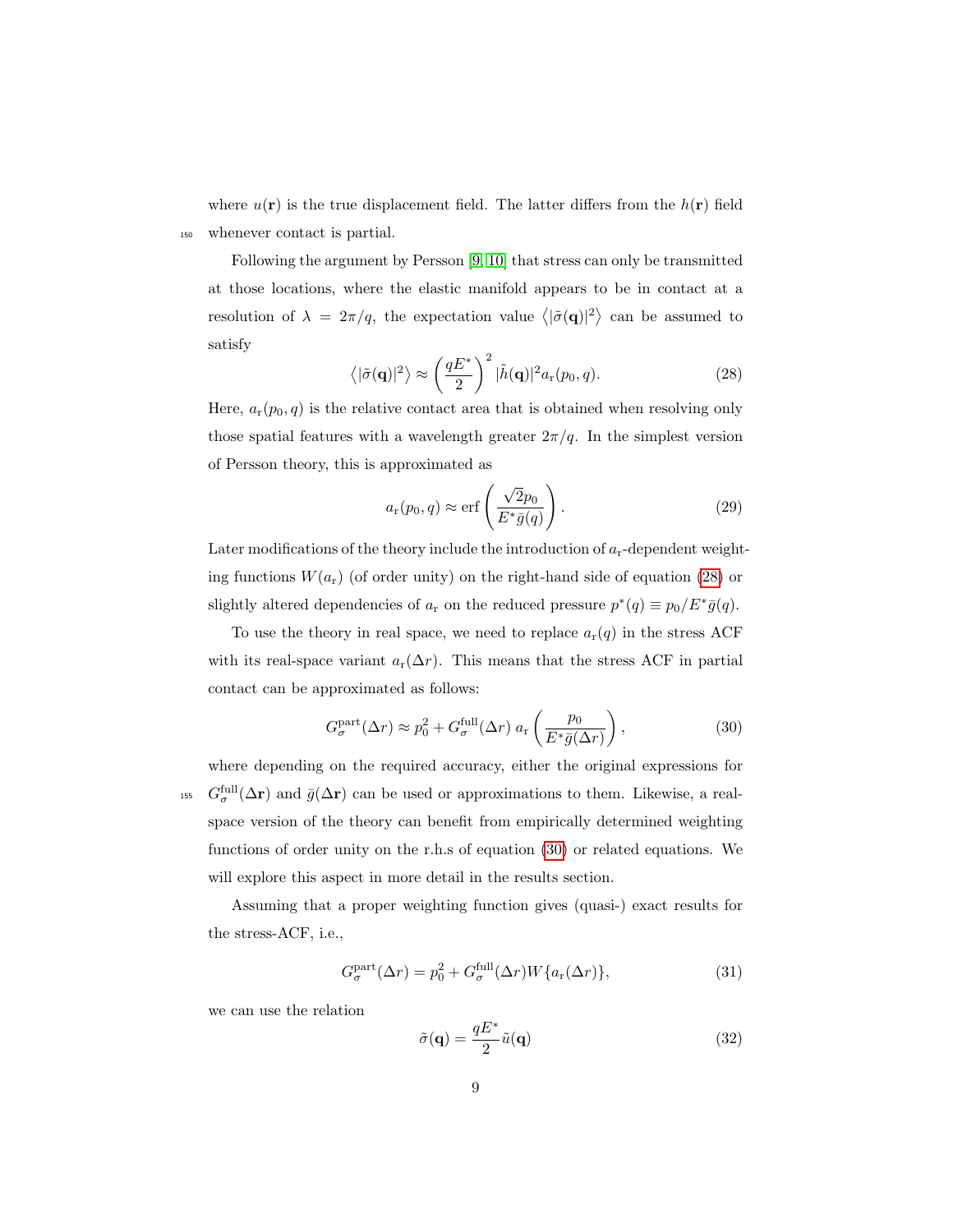and the properties of the Fourier transform to deduce correlation functions for the displacement. In principle, it is then possible to write the (quasi-) exact displacement ACF as

$$
G_u(r) = \int dr' \int dr'' \hat{K}(r, r', r'') G_{\delta h}(r') W\{a_r(r'')\},\tag{33}
$$

where  $\hat{K}(r, r', r'')$  is a linear, integro-differential convolution operator with two <sup>160</sup> non-vanishing summands.

At this point, we have only managed to work out a closed-form expression for the simpler summand, which however, we believe to be the most important term when deducing the total elastic energy from the displacement ACF in partial contact conditions. Using only this one summand, we approximate

$$
G_{\delta u}(r) \approx G_{\delta h}(r) W\{a_{\rm r}(r)\}.
$$
\n(34)

#### <span id="page-9-0"></span>2.7. Numerical methods

In the result section, we assess the proposed methodology with respect to numerical results. These are either obtained with a house-written Green's function molecular dynamics (GFMD) code or taken from a recently reported contact-<sup>165</sup> mechanics challenge [\[7\]](#page-27-1).

In the new set of simulations, we do not consider adhesion but only the usual non-overlap constraint as short-range repulsion. Height-spectra are modeled with a continuous transition [\[21\]](#page-28-7) from the self-affine to the roll-off region via  $C_h(q) \propto 1/\{1 + (q/q_r)^2\}^{1+H}$ . Two different values of the Hurst exponent are 170 studied, namely  $H = 0.5$  and  $H = 0.8$ . In both cases, the system size is  $\mathcal{L} = 16 \lambda_r$  and the roll-off wavelength  $\lambda_r = 1024 \lambda_s$ . The finest discretization in the GFMD simulations satisfied  $a = \lambda_s/32$ .

GFMD simulations were run at three different resolutions, each one containing  $2^{13} \times 2^{13}$  grid points. All investigated ACFs – in particular height-difference <sup>175</sup> and stress – showed clear overlap when passing from one scale to the next, which turned our sequential multi-scale (or multi-grid) approach into a simple exercise.

In the contact-mechanics challenge, a diverse body of numerical, theoretical and experimental works investigated the adhesive contact of a compliant body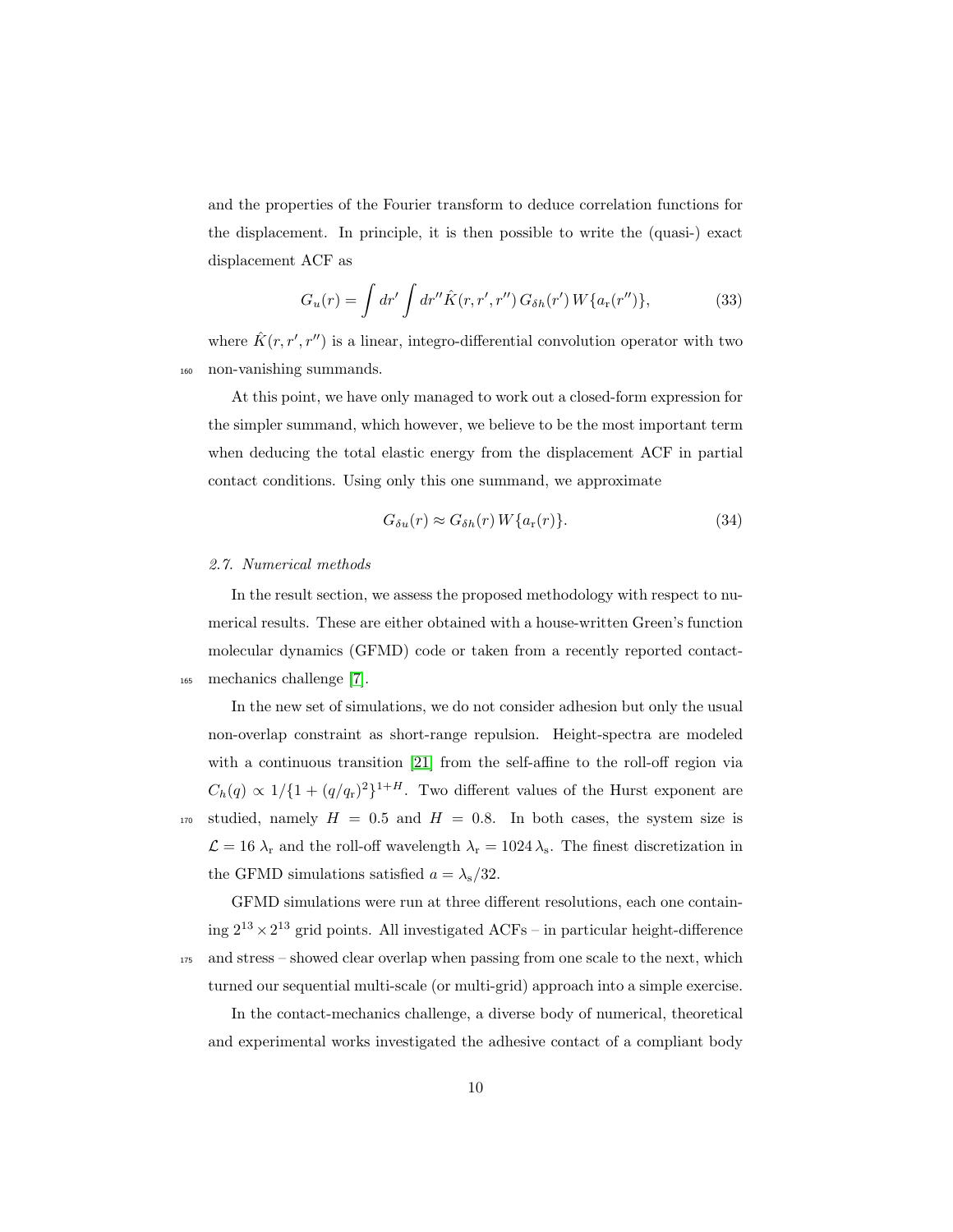with a computer-generated, albeit typical surface profile. Details of the set-up

<sup>180</sup> are described in the original work [\[7\]](#page-27-1). Here it shall suffice to say that the physical dimensions were a little smaller than in our new set-up, namely  $\mathcal{L}/\lambda_\mathrm{r}~=~5$ and  $\lambda_{\rm r}/\lambda_{\rm s}$  = 200, however, due to short-range adhesion the discretization of the calculation had to be much smaller than for the new simulations to reach convergence.

## <span id="page-10-0"></span><sup>185</sup> 3. Results and discussion

# 3.1. Acquiring  $G_{\delta h}(\Delta r)$

Since commercial profilometers do not always provide height-difference ACFs, it might be in place to sketch ways of deducing them from an  $h(\mathbf{r})$  measurement. One generic method is to randomly pick initial points on a surface, chose a sec-

190 ond point a distance  $\Delta r$  under a random angle, compute the squared height difference between initial and end point and finally average over many such observations. If the spacing between different  $\Delta r$  is taken constant on a logarithmic scale, this procedure scales with N ln N, where  $N = \Delta r_{\text{max}}/\Delta r_{\text{min}}$ . The efficiency of this method should be at least on par with a fast-Fourier-transform <sup>195</sup> based analysis.

It is also possible to acquire  $G_{\delta h}(\Delta r)$  by scanning over the surface and by a systematic average over the surface [\[22,](#page-28-8) [23\]](#page-29-0). The numerical cost of deducing  $G_{\delta h}(\Delta r)$  from height topographies should not exceed that for generating spectra, since no Fourier or wavelet transform of the data has to be taken. Much can be <sup>200</sup> done to optimize accuracy and efficiency for the computation of a multi-scale correlation function. This, however, is a large topic in itself.

#### 3.2. Advantages of real-space over spectral representations of roughness

While the tribological community is used to consider height spectra, quite a few reasons exist why a real-space based representation bears many advantages. <sup>205</sup> Some of them are: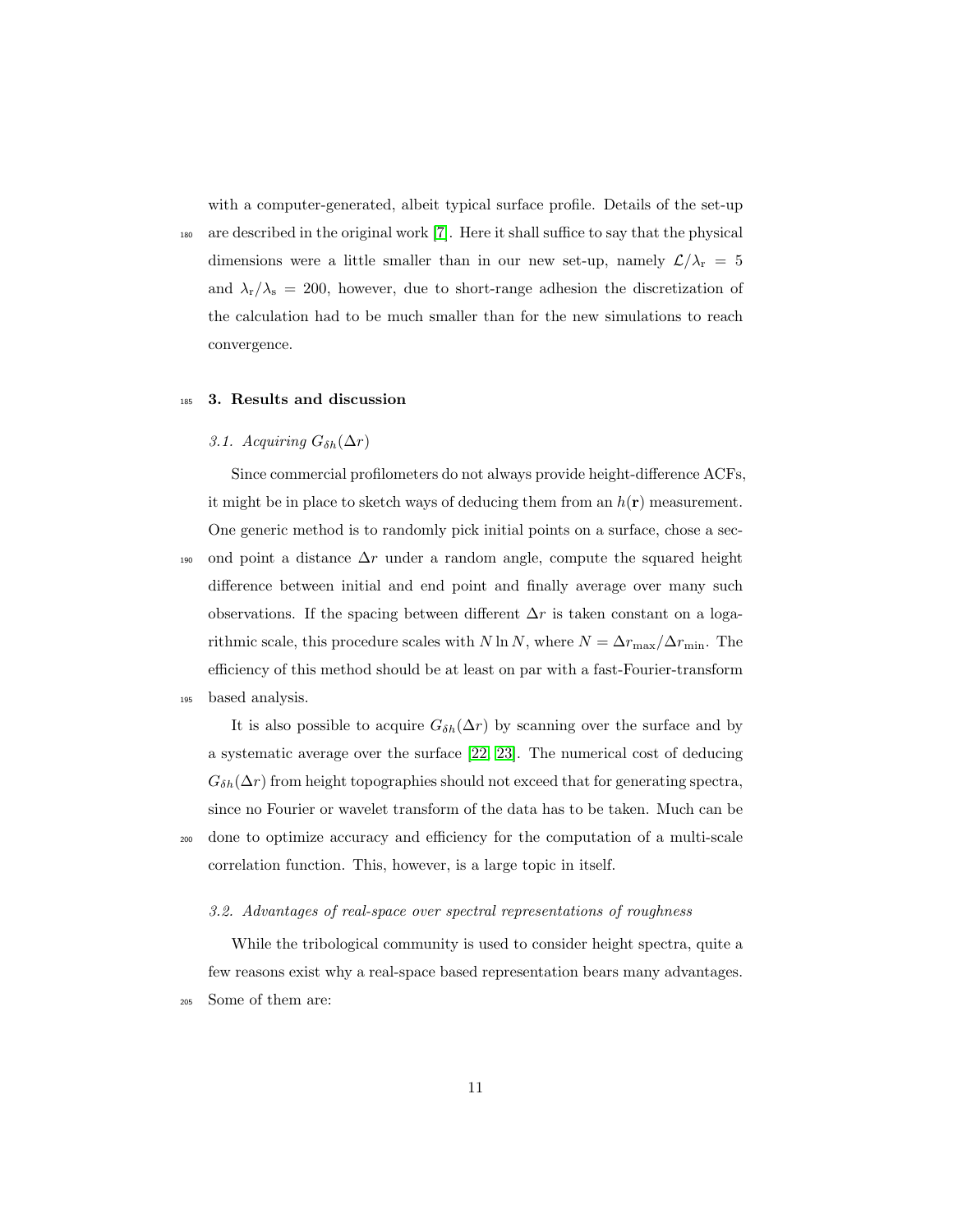- 1. The scale-dependent root-mean-square roughness and gradient can be quickly read off a figure showing  $G_{\delta h}(\Delta r)$ , which in turn allows for a quick assessment of scale-dependent contact stresses. This point is further elaborated on in sections [3.4](#page-15-0) and [3.5.](#page-18-0)
- 

210 2. Knowledge of  $G_{\delta h}(\Delta r)$  allows one to quickly estimate the elastic energy that is needed to create full contact over a contact patch size of radius  $a_c$ . This point is discussed in more detail in section [3.6.](#page-19-0)

3. Experimentally determined profiles may suffer from undesired artifacts, such as erratic spikes as they sometimes arise in weight-light interferome-<sup>215</sup> try. Also dimples could be present in a surface. While their precise depth is often irrelevant for contact mechanics, their presence strongly affects

the height spectra. The effect of such "undesired" features can be easily eliminated from averaging when acquiring  $G_{\delta h}(\Delta r)$  without deteriorating statistics at large  $\Delta r$ , while this is not possible for the determination of 220  $C(q)$  at small q – unless  $G_{\delta h}(\Delta r)$  is determined first and  $C(q)$  is deduced from it in post processing.

- 4. When reporting  $G_{\delta h}(\Delta r)$  there is no ambiguity with respect to normalizing factors. In contrast, when interpreting  $C_h(q)$ , the precise choice of the Fourier transform needs to be known, for example. whether a symmetric <sup>225</sup> or asymmetric Fourier transform was used. This point should be irrelevant in an ideal world. However, in our own experience, it takes up a significant amount of time in the initial phases of a collaboration.
- 5. Since real surfaces are neither infinitely large nor periodically repeated, the Fourier transform needs to be replaced with a wavelet transformation, <sup>230</sup> which can entail information loss, in particular at small and large values of q. To reconstruct  $G_{\delta h}(\Delta r)$ , it might have to be known what wavelet transformation had originally been used. There is no such ambiguity when reporting  $G_{\delta h}(\Delta r)$  to begin with.
- 6. "Stitching together" measurements using different experimental techniques <sup>235</sup> probing different lengthscales can necessitate quite elaborate considerations [\[5\]](#page-26-4), while this is quite straightforward to achieve in a real-space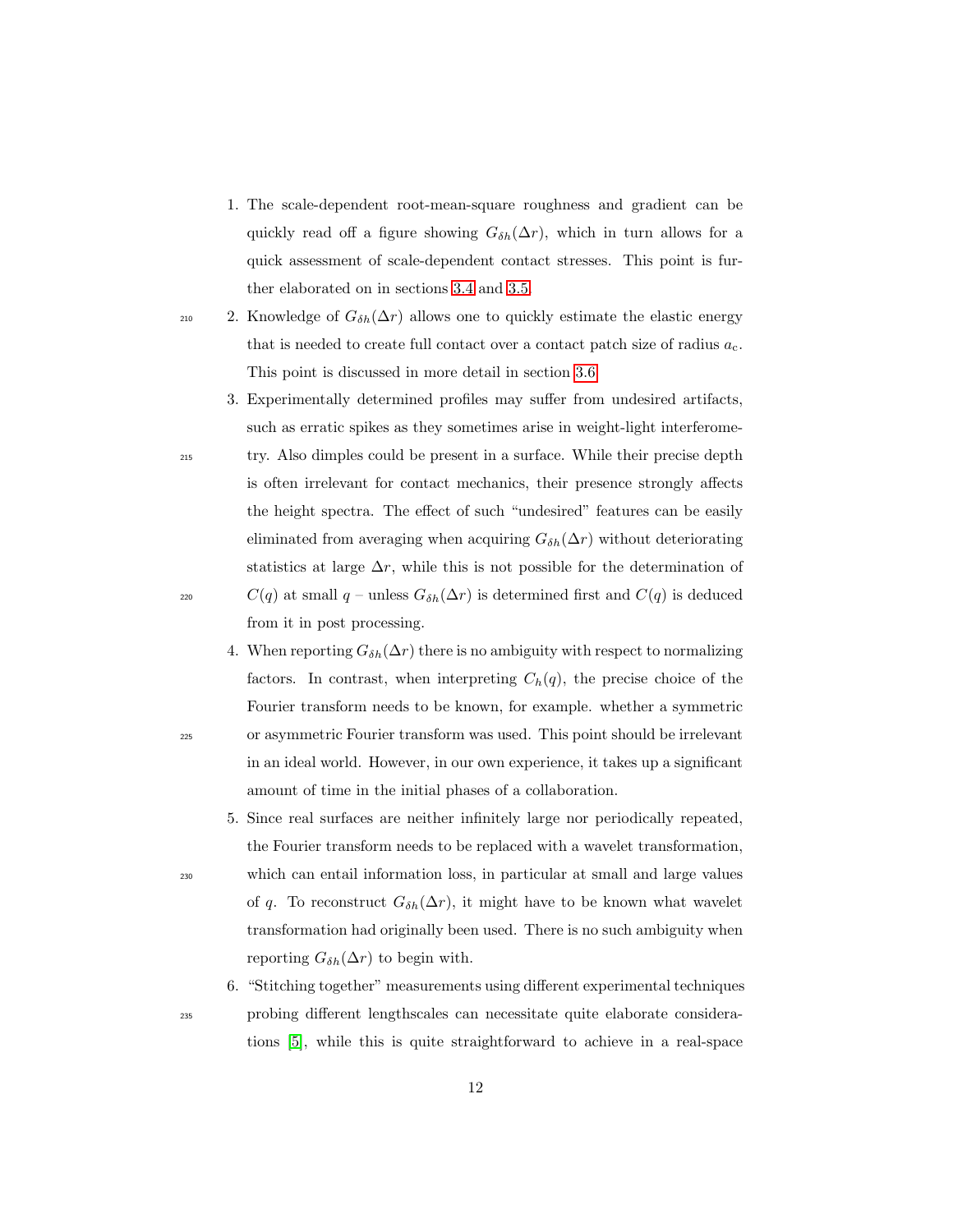representation.

What could be the advantages for a spectral representation of roughness? At this point, the authors of this paper only see one, namely that Persson theory <sup>240</sup> has so far been formulated in Fourier space. However, first steps are taken in this paper to also formulate it in real space.

# <span id="page-12-0"></span>3.3. Comparison of real-space versus spectral representations of roughness

It may be instructive to discuss the instantiation of an idealized surface spectrum to better understand the relation between  $C_h(q)$  and  $G(\Delta r)$ . Towards this end, we consider a functional form of a height spectrum as it is often used in numerical studies to approximate the stochastic properties of real surfaces:

<span id="page-12-1"></span>
$$
C_h(q) = C_r \times \begin{cases} 1 & \text{if } q_r \le q < q_0 \\ (q/q_r)^{-2 \cdot (1+H)} & \text{if } q_s \le q < q_r \\ 0 & \text{else.} \end{cases}
$$
(35)

Here,  $q_s$  and  $q_r$  denote the magnitude of the wave vectors of the short-wavelength and roll-off-wavelength cutoff, respectively.  $C_r$  is the value of the spectrum at <sup>245</sup>  $q_r$ . The smallest wave vector  $q_0$  can be associated with  $2\pi$  over the linear system size. The value of the Hurst exponents typically lies between 0.7 and unity [\[8\]](#page-27-2), however, small values are occasionally reported as well. We therefore chose a compromise,  $H = 0.5$ , in the numerical example discussed hereafter and note that results for other values of  $H$  in the physically meaningful range of <sup>250</sup> 0  $\lt H \lt 1$  are rather similar, unless H approaches unity, in which case it is difficult to locate the transition from the self-affine to the ballistic scaling regime introduced in Fig. [1.](#page-13-0)

Fig. [1](#page-13-0) shows the height-difference ACF that follows from the idealized spec-trum in equation [\(35\)](#page-12-1) using the parameters  $H = 0.5$ ,  $q_s/q_r = 10^4$ , and  $q_r/q_0 =$ <sup>255</sup> 10.  $G(\Delta r)$  is normalized to the height variance  $\sigma_h$  and  $\Delta r$  to the inverse roll-off wave vector. The ACF has three domains: The roll-off-region at large  $\Delta r$ , where the surface appears to be flat. The self-affine region, in which  $G(\Delta r)$  scales as  $\Delta r^{2H}$  and the short-range region, in which  $G(\Delta r)$  scales as  $\Delta r^2$ , which we call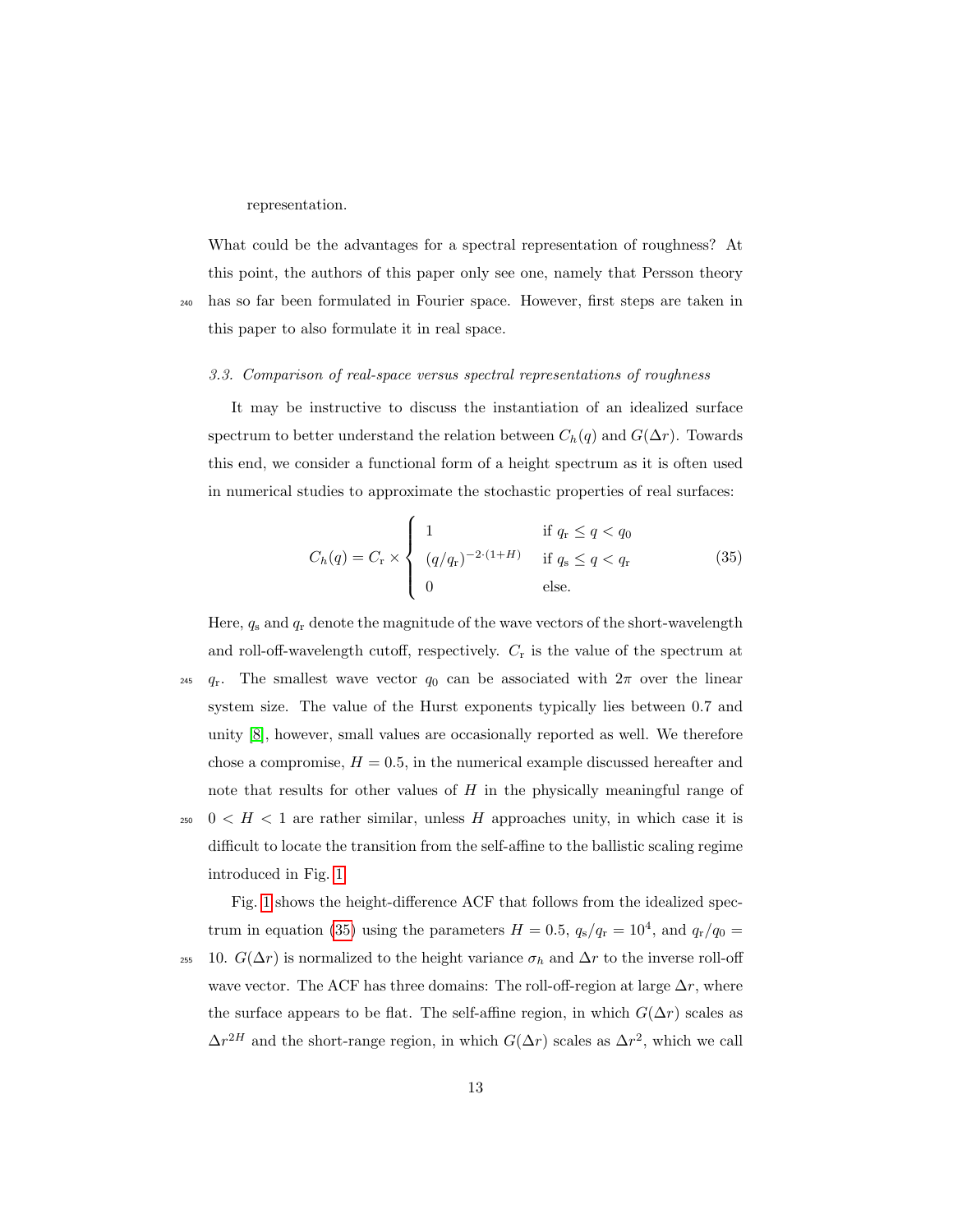

<span id="page-13-0"></span>Figure 1: Height-difference ACF  $G(\Delta r)$  resulting from the idealized surface-height spectrum given in Eq. [\(35\)](#page-12-1) using  $H = 0.5$  (solid lines). The asymptotic behaviors of three scaling regimes are indicated with gray lines. Circles indicate an approximation to  $G_{\delta h}(\Delta r)$  according to equation [\(36\)](#page-13-1).

the ballistic region in analogy to diffusive processes. It may be difficult or even <sup>260</sup> impossible to observe this latter regime experimentally, since roughness usually extends all the way to (or close to) the atomic scale. However, to describe the contact mechanics of rough surfaces, it can be meaningful to yet approximate surfaces as locally smooth in order to work with a well-defined continuum approach, which can necessitate (unphysical) sub-atomic resolution.

The height-difference ACF produced from equation [\(35\)](#page-12-1) leads to a functional dependence on  $\Delta r$ , which can be reasonably well approximated with

<span id="page-13-1"></span>
$$
\frac{1}{G_{\delta h}(\Delta r)} \approx \frac{C_{\rm b}}{\Delta r^2} + \frac{C_{\rm sa}}{\Delta r^{2H}} + \frac{1}{\sigma_h^2},\tag{36}
$$

<sup>265</sup> which we also expect to be a good representation for experimentally measured profiles. In practice, for example, when an experimentally measured  $G_{\delta h}(\Delta r)$ is reported,  $\sigma_h$ ,  $C_{sa}$ , and H would play the role of adjustable parameters. Although the parameter  $C<sub>b</sub>$  is also a fit parameter, in principle, there will be some ambiguity when determining it in practice for reasons stated in the last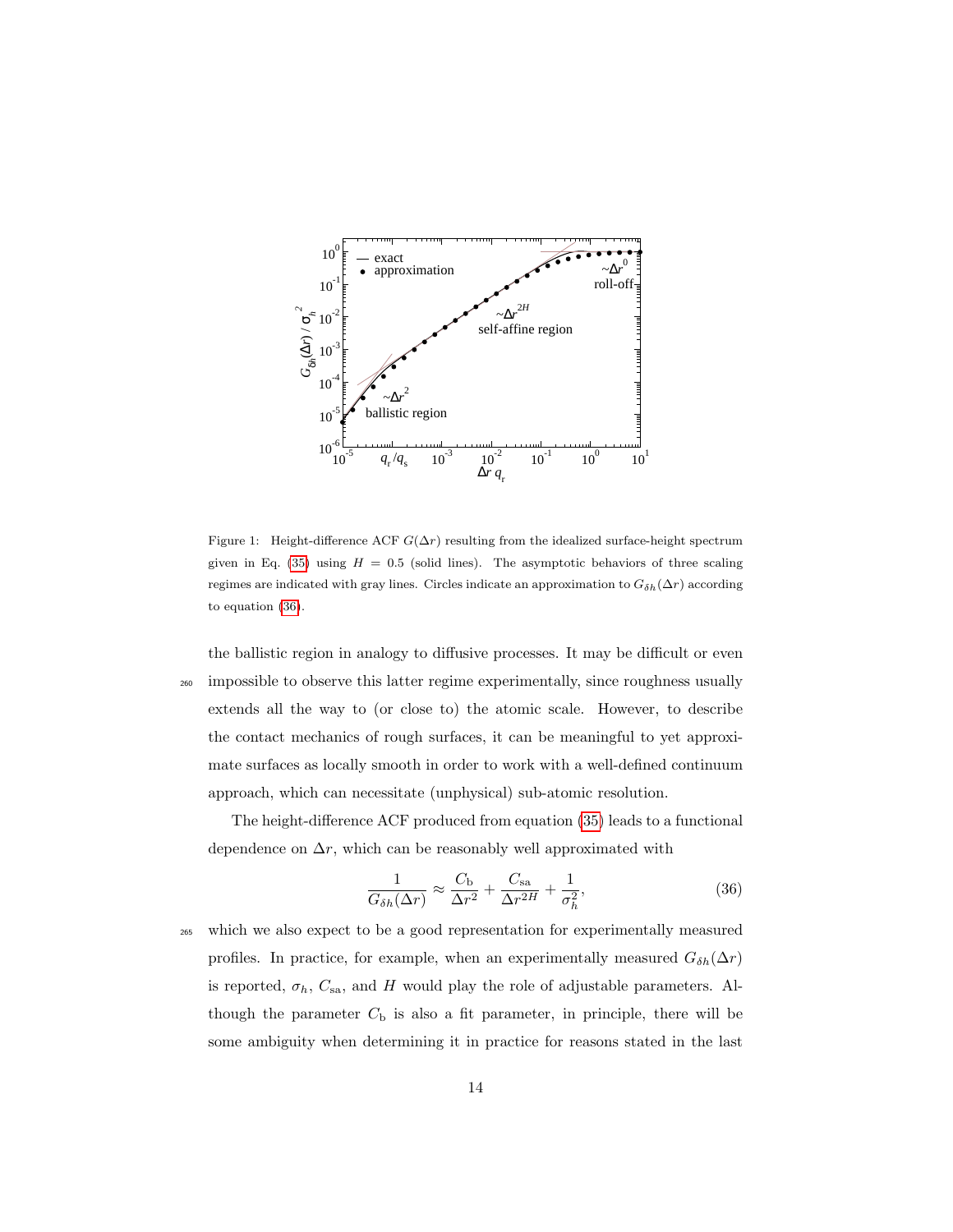- $270$  paragraph. In order to yet set  $C<sub>b</sub>$ , we suggest to chose it such that the reproduced function  $G_{\delta h}(\Delta r)$  enters the ballistic regime around a few Angstroms to a nanometer. One reason for this choice is that atomistic simulations indicate a deviation from the possibility of self-affine scaling below one nanometer [\[24\]](#page-29-1).
- When  $G_{\delta h}(\Delta r)$  is meaningfully reproduced (its representation might be <sup>275</sup> somewhat approximate near the transition from one regime to another one), the coefficients  $C_{sa}$  and H will ensure that  $G_{\delta h}(\Delta r)$  shows the correct scaling behavior in the self-affine regime, while  $\sigma_h$  and  $C_b$  take care of the roll-off and ballistic regime, respectively.
- A minor oscillation in  $G_{\delta h}(\Delta r)$  is noticeable at  $\Delta r \approx \lambda_r$  with a maximum 280 overshoot of 4% from the large  $\Delta r$  asymptotic value of  $G(\Delta r)$ . It is a consequence of the sharp features in the idealized spectrum, which manifests itself as "ringing", also known as Gibbs phenomenon. If an alternative form for  $C_h(q)$ had been chosen for  $q > q_s$ , such as  $C_h(q) \propto 1/\{1 + (q/q_r)^2\}^{1+H}$ , [\[21\]](#page-28-7) the minor ringing near  $\lambda_{\rm r}$  would have been suppressed. No ringing becomes obvious near
- $\lambda_{\rm s}$ , despite the hard cutoff at small wave vectors. This, however, can change for higher-order derivatives of  $G(\Delta r)$ . Similar observations are made for other choices of H. The most important effect is that the ringing at  $\Delta r \approx \lambda_r$  becomes somewhat more visible when H is increased.
- Finally, we note that seeing clear transitions between the various regimes in 290  $G_{\delta h}(\Delta r)$  in computer-generated surfaces is not always possible. This is because the linear system size typically ranges from three to four decades with some few simulations being based on  $10^5 \times 10^5$  grid points. This is just big enough to see clear scaling in all three regimes. The limitation can be overcome by using sequential multi-scale techniques, e.g., by running simulations at different <sup>295</sup> resolutions and connecting their results – as we do in this paper for our GFMD
	- simulations.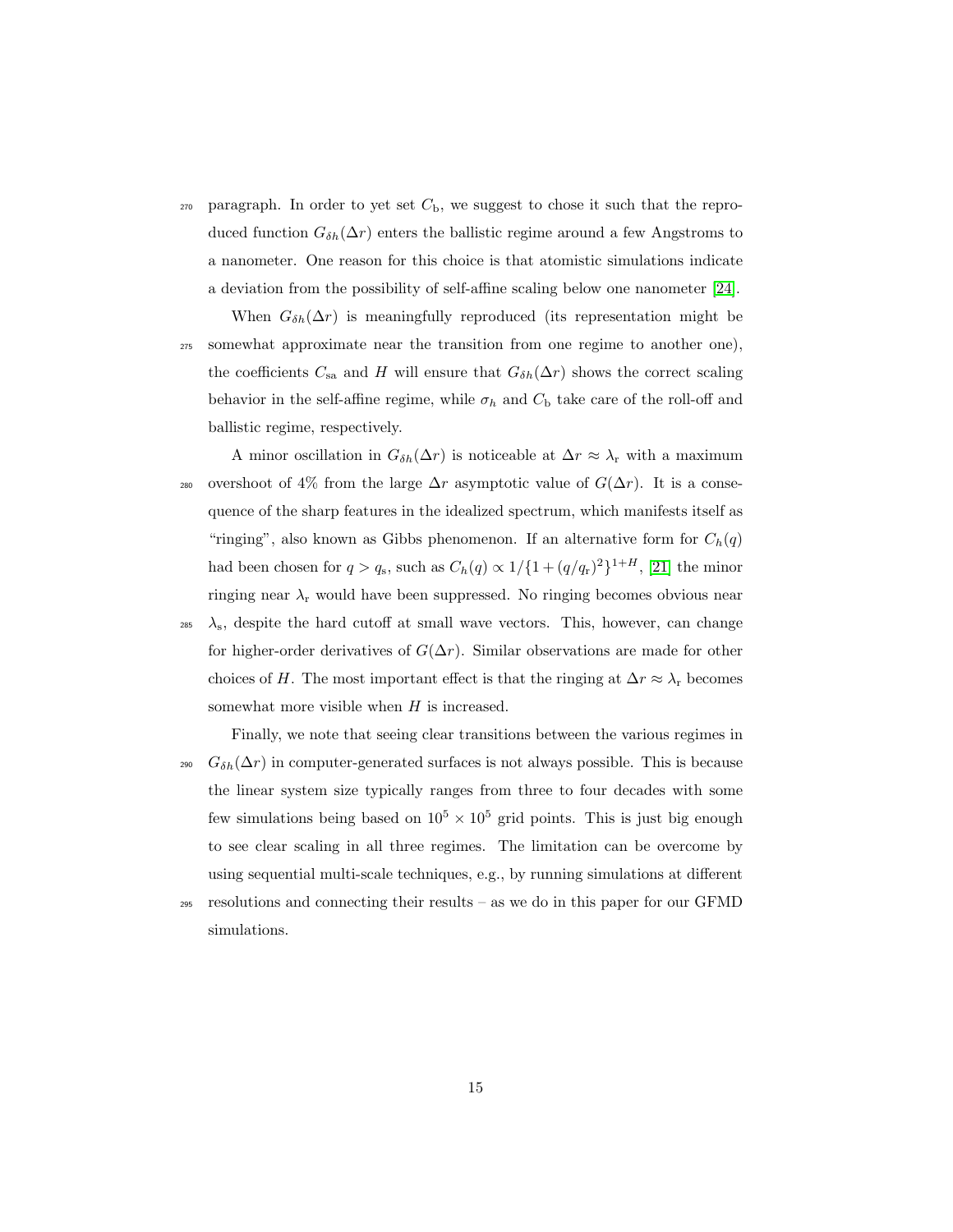- <span id="page-15-0"></span>3.4. Assessing scale-dependent height gradients, contact stresses, and contact areas
- As discussed in particular in Persson theory, the perceived contact area of 300 nominally flat surfaces depends on the spatial resolution  $\Delta r$  with which the microscopic height fluctuations in a contact are represented; the higher the resolution, the smaller  $\Delta r$ , and the smaller the contact area. In the simplest variant of Persson theory, the relative contact area can be approximated with equation [\(29\)](#page-8-2). Thus, to estimate scale-dependent contact areas and thus stresses, 305 one first needs to identify scale-dependent surface height gradients  $\bar{g}(\Delta r)$ .

In order to deduce  $\bar{g}(\Delta r)$  from  $G_{\delta h}(\Delta r)$ , one could use either equation [\(26\)](#page-7-0) or [\(27\)](#page-7-1), or, as another and simpler alternative find an approximation to  $G_{\delta h}(\Delta r)$ according to:

<span id="page-15-1"></span>
$$
\frac{1}{\bar{g}^2(\Delta r)} \approx \frac{1}{\bar{g}^2(0)} + \frac{C'_{\text{sa}}}{\Delta r^{2(H-1)}} + \left(\frac{\Delta r}{r_{\text{ro}}}\right)^4.
$$
 (37)

The coefficients  $\bar{g}(0)$ ,  $r_{\text{sa}}$ , H, and  $r_{\text{ro}}$  can be mostly determined from fits to individual branches of  $G_{\delta h}(\Delta r)$ . In particular, we find the following relations to be useful

<span id="page-15-2"></span>
$$
\bar{g}^2(0) = 4/C_{\rm b} \tag{38a}
$$

$$
C'_{\rm sa} = c_{\rm sa}(H)C_{\rm sa} \tag{38b}
$$

$$
r_{\rm ro} = c_{\rm ro}(H)\sigma_h^2 \lambda_{\rm r}^2. \tag{38c}
$$

Asymptotic estimates for  $c_{sa}(H)$  and  $c_{ro}(H)$  are shown in figure [2.](#page-16-0) If  $\lambda_r$  is 310 not known, it can be associated with the value of  $\Delta r$  above which  $G_{\delta h}(\Delta r)$  is roughly constant.

It needs to be kept in mind that the just-mentioned relations may sometimes only provide rough estimates for the scale-dependent  $\bar{g}(\Delta r)$ , in particular as the precise value of  $c_{\text{ro}}(H)$  is somewhat sensitive to how exactly  $C(q)$  depends on q 315 near  $q_r = 2\pi/\lambda_r$ . For example, we find a reduction of  $O(40\%)$  in  $c_{\rm ro}(H)$  when

the abrupt transition of the self-affine to the roll-off scaling is replaced with a smooth transition [\[21\]](#page-28-7). Thus, our approximations are only meant as a recipe for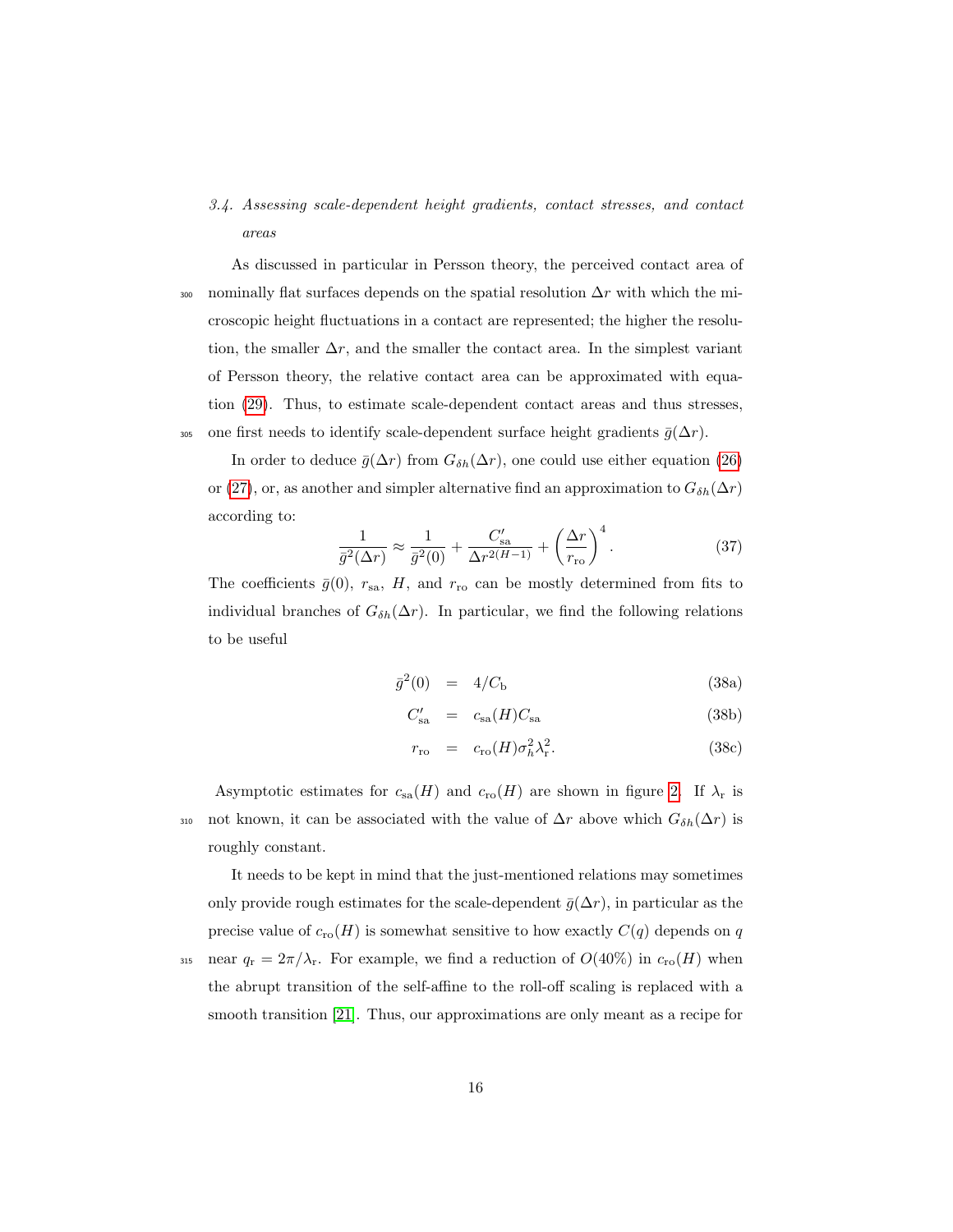

<span id="page-16-0"></span>Figure 2: Estimates for the functions  $c_{sa}(H)$  (red squares relating to the left ordinate) and  $c_{\text{ro}}(H)$  (blue circles relating to the right ordinate). Symbols show investigated values of H, while lines are cubic splines through the explicit data.

those who want to take full advantage of the promise made in the last sentence of the abstract of this work.

<sup>320</sup> We now turn our attention to scale-dependent mean contact stresses, which we define as the ratio of external pressure and true contact area at a spatial resolution of  $\Delta r$ :

<span id="page-16-1"></span>
$$
\sigma_c(\Delta r) \equiv \frac{p_0}{a_r(\Delta r)} \tag{39}
$$

$$
\approx \frac{E^*\bar{g}(\Delta r)}{\kappa} \text{ for } p_0 \ll E^*\bar{g}(\Delta r). \tag{40}
$$

Here,  $\kappa$  is the dimensionless proportionality coefficient relating true contact area and reduced pressure at a small reduced pressure. In the original Persson  $\sum_{325}$  theory [\[4\]](#page-26-3),  $\kappa = \sqrt{8/\pi}$ , while numerical simulations [\[12,](#page-27-6) [13,](#page-27-7) [15,](#page-28-1) [16,](#page-28-2) [17\]](#page-28-3), reveal  $\kappa \gtrsim 2$  to be a better approximation for randomly rough surfaces satisfying the RPA.

Eq. [\(40\)](#page-16-1) reveals that the scale-dependent stress is intimately linked to the scale-depend rms gradient, whose spatial dependence we therefore discuss in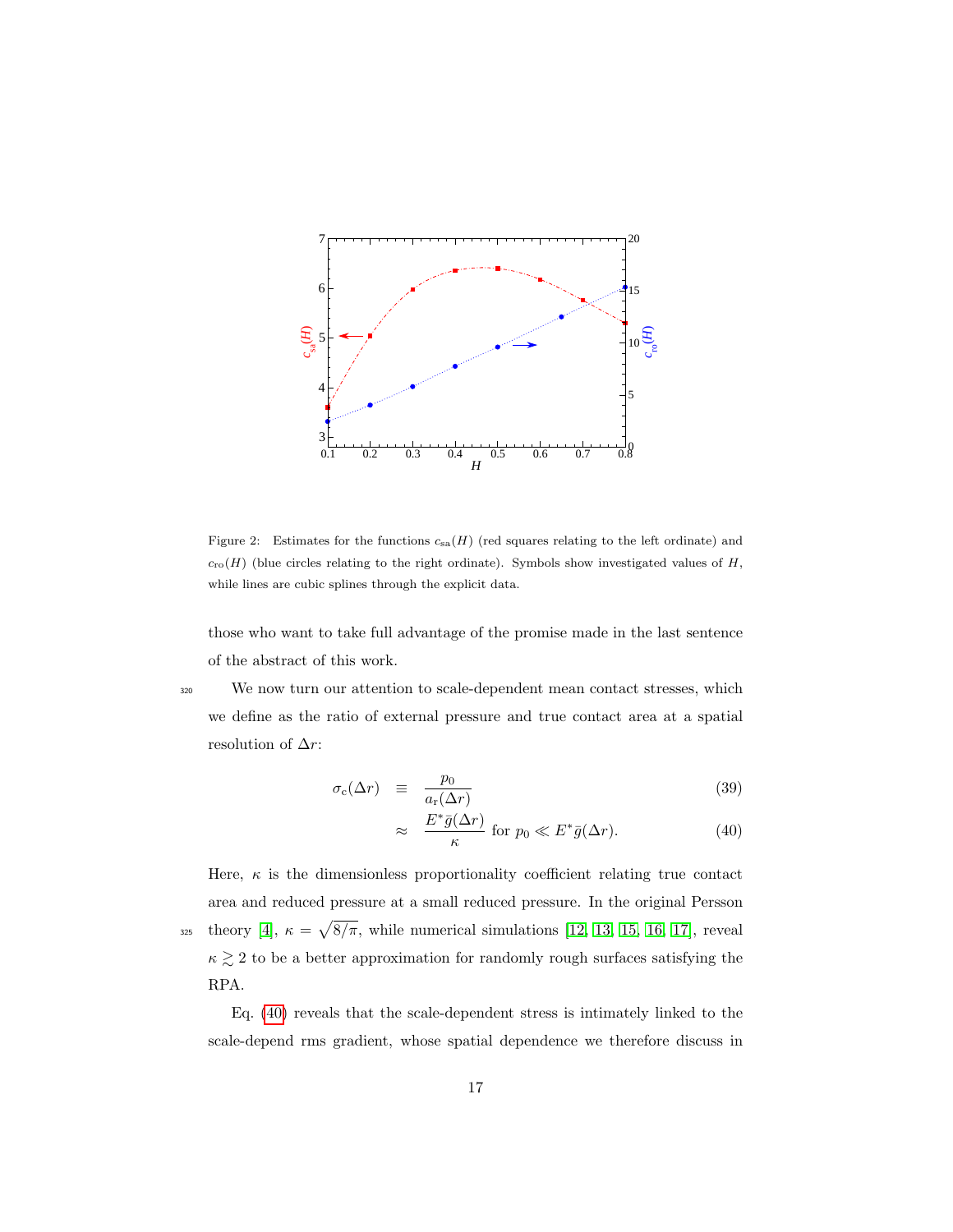

<span id="page-17-0"></span>Figure 3: Scale-dependent root-mean-square gradient  $\bar{g}(\Delta r)$  for the spectrum defined in equation Eq. [\(35\)](#page-12-1) using  $H = 0.5$  (solid lines). The asymptotic behaviors of three scaling regimes are indicated with gray lines. Circles indicate an approximation to  $G_{\delta h}(\Delta r)$  according to equations [\(37\)](#page-15-1) and [\(38\)](#page-15-2).

330 Fig. [3.](#page-17-0) There, we compare the "exact" dependence of  $\bar{g}(\Delta r)$  on  $\Delta r$  with that deduced through fits to  $G_{\delta h}(\Delta r)$  and using equation [\(38\)](#page-15-2)

We conclude this section with a brief discussion of the ramifications of Fig. [3.](#page-17-0) Assuming that rms-gradients reach the order of unity at the atomic scale of  $a_0 \approx 5$  Å, linear elasticity predicts local contact stresses to be of the order  $E^*/2$ . This number will not change by much more than an order of magnitude for typical surfaces all the way up to  $\lambda_{r}$ . To corroborate this claim, we give a numerical example: Assume  $H = 0.8$  (which is a quite common value [\[8\]](#page-27-2)) and  $\lambda_{\rm r} = 10^5 a_0$ . The contact stress is then expected to decrease only by a factor of  $(10^5)^{0.2} = 10$  for a description of a resolution with  $\lambda_r$ . For elastomers with a <sup>340</sup> small contact modulus, these numbers are not so large that chemical bonds are broken and the deformation can remain predominantly (visco-) elastic.

In the case of metals, the predicted local scale-dependent elastic stresses much exceed the indentation hardness for all resolutions with  $\Delta r < \lambda_{\rm r}$ . How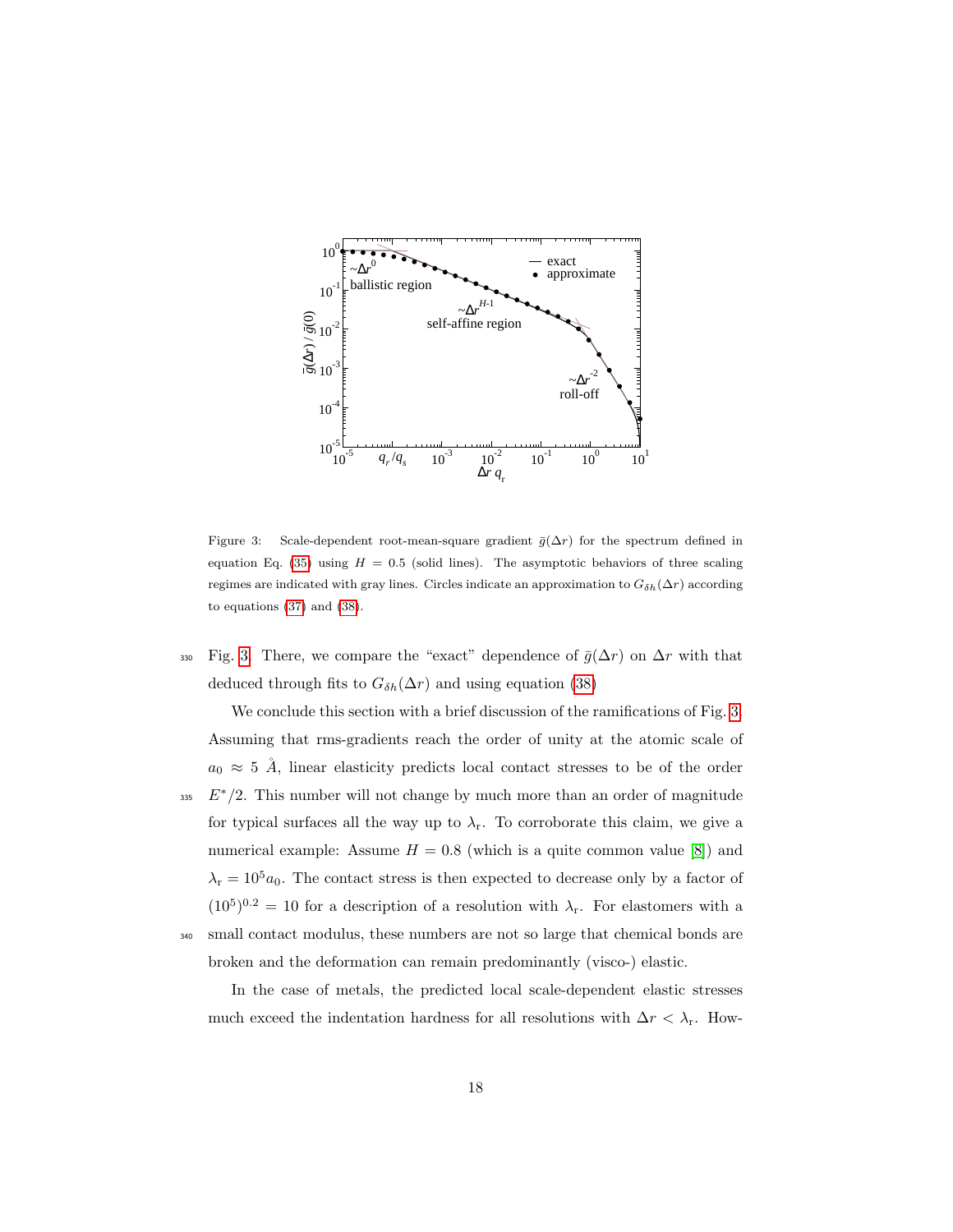ever, it must be kept in mind that indentation hardness is usually probed with

<sup>345</sup> sharp tips leading to large strains and large strain gradients, which enhance plastic deformation. Our brief analysis of the scale-dependence on stress in the previous paragraph and even more so the results on the stress-ACF, presented further below in Sec. [3.7,](#page-20-0) reveal that the expected (coarse-grained or scaledependent) elastic stress gradients and thus strain gradients are rather small up

- $350$  to  $\lambda_r$ . This can reduce the amount of plastic deformation predicted by the more detailed strain-gradient-plasticity theories [\[25\]](#page-29-2) compared to that predicted by scale-independent continuum plasticity. In fact, the displacement of a randomly rough contact turns out smaller with size-dependent plasticity than with continuum plasticity [\[26\]](#page-29-3) and the trend might somewhat continue to smaller scales
- <sup>355</sup> when using the more refined discrete-dislocation plasticity (DDP) [\[27\]](#page-29-4) model. For the parameters (stresses) studied in reference [\[26\]](#page-29-3), it yet remains unlikely that the most refined treatment would find normal displacements that would be at most  $O(10\% - 50\%)$  greater than the ones predicted by linear elasticiy. This means that for sufficiently plastic metals, knowledge of the elastic stress-ACF <sup>360</sup> might be a poor starting point to estimate the amount of plastic deformation.

Our proposition for the estimation of (a lower bound of) the plastic response would yet be to use the smooth shape of  $\bar{g}(q)$  – or even better that of the stress ACF – to come up with a first, informed guess for a characteristic, spatial dependence of local stresses. The such obtained stress field can then be used as <sup>365</sup> an initial boundary condition for a DDP analysis. A recently proposed coupling scheme of GFMD and DDP [\[28\]](#page-29-5) certainly provides an efficient tool for the proposed analysis.

#### <span id="page-18-0"></span>3.5. Quick and dirty assessment of scale-dependent contact stresses

First determine a reasonable guess for H and  $\lambda_r$  by plotting  $G_{\delta h}(\Delta r)$  and 370 read off  $\sigma_h^2$  at  $G(\Delta r \to \infty)$ .

For  $\Delta r < \lambda$ <sub>r</sub>:

$$
\sigma_{\rm sa}(\Delta r) \approx E^* \sqrt{c_{\rm sa}(H) G(\Delta r)} / \Delta r \tag{41}
$$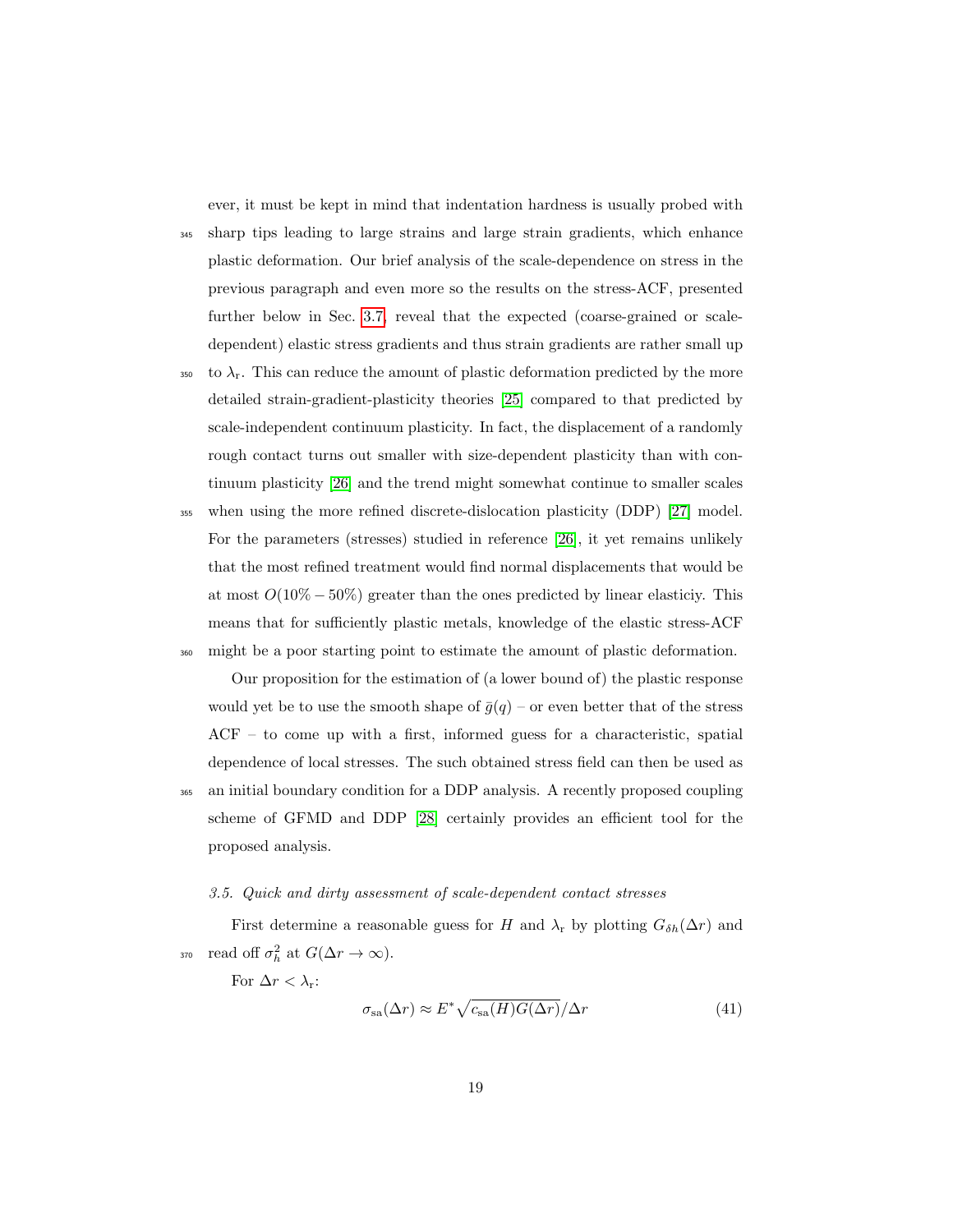For  $\Delta r > \lambda_{\rm r}$ :

$$
\sigma_{\rm ro} \approx E^* \sqrt{c_{\rm ro}(H)} \lambda_{\rm r} \sigma_h / \Delta r^2.
$$
 (42)

If you are ambitious, fiddle with  $\lambda_r$  until your estimate of  $\sigma(\Delta r)$  is continuous at  $\lambda_r$ . If  $p_0$  exceeds the first estimate of  $\sigma(\Delta r)$ , take  $p_0$  instead.

# <span id="page-19-0"></span>3.6. On the Dahlquist criterion

In the derivation of his criterion for tackiness, Dahlquist [\[29\]](#page-29-6) compared the <sup>375</sup> elastic energy (density) needed to flatten rough surfaces to the energy that is gained upon microscopic contact formation. To evaluate the elastic energy for the Dahlquist criterion, a frequent course of action is to (somehow) estimate a characteristic radius of curvature and amplitude of a single wave. Since most surfaces do not have a distinctive wavelength, the procedure is somewhat am-<sup>380</sup> biguous.

Here, we wish to address a question that is related to the Dahlquist criterion: what is the minimum size of a contact patch that develops when two adhering solids touch in a point? In the absence of external stresses squeezing the two solids against each other, the local contact radius  $a_c$  can grow at most until the <sup>385</sup> required elastic energy density exceeds the adhesive energy gain. This leads to the following approximation

<span id="page-19-1"></span>
$$
\gamma \quad \gtrsim \quad v_{\rm el}(a_{\rm c}) \tag{43}
$$

$$
\equiv \frac{E^*}{4} \int_0^{a_c} dr \frac{G_{\delta h}(r)}{r^2},\tag{44}
$$

which is investigated in Fig. [4.](#page-20-1) The analysis yields an upper estimate for the minimum characteristic contact radius of 18.5 nm for the contact problem that was recently investigated in the contact-mechanics challenge.

A more refined analysis can be based on the assumption that the patch grows as long as its total energy

$$
E_{\text{patch}} \approx a_{\text{c}}^2 \{-\gamma + v_{\text{el}}(a_{\text{c}})\}\tag{45}
$$

keeps increasing with the patch radius  $a<sub>c</sub>$ . This leads to the condition

$$
\gamma \approx v_{\rm el}(a_{\rm c}) + \frac{E^* G_{\delta h}(a_{\rm c})}{8a_{\rm c}},\tag{46}
$$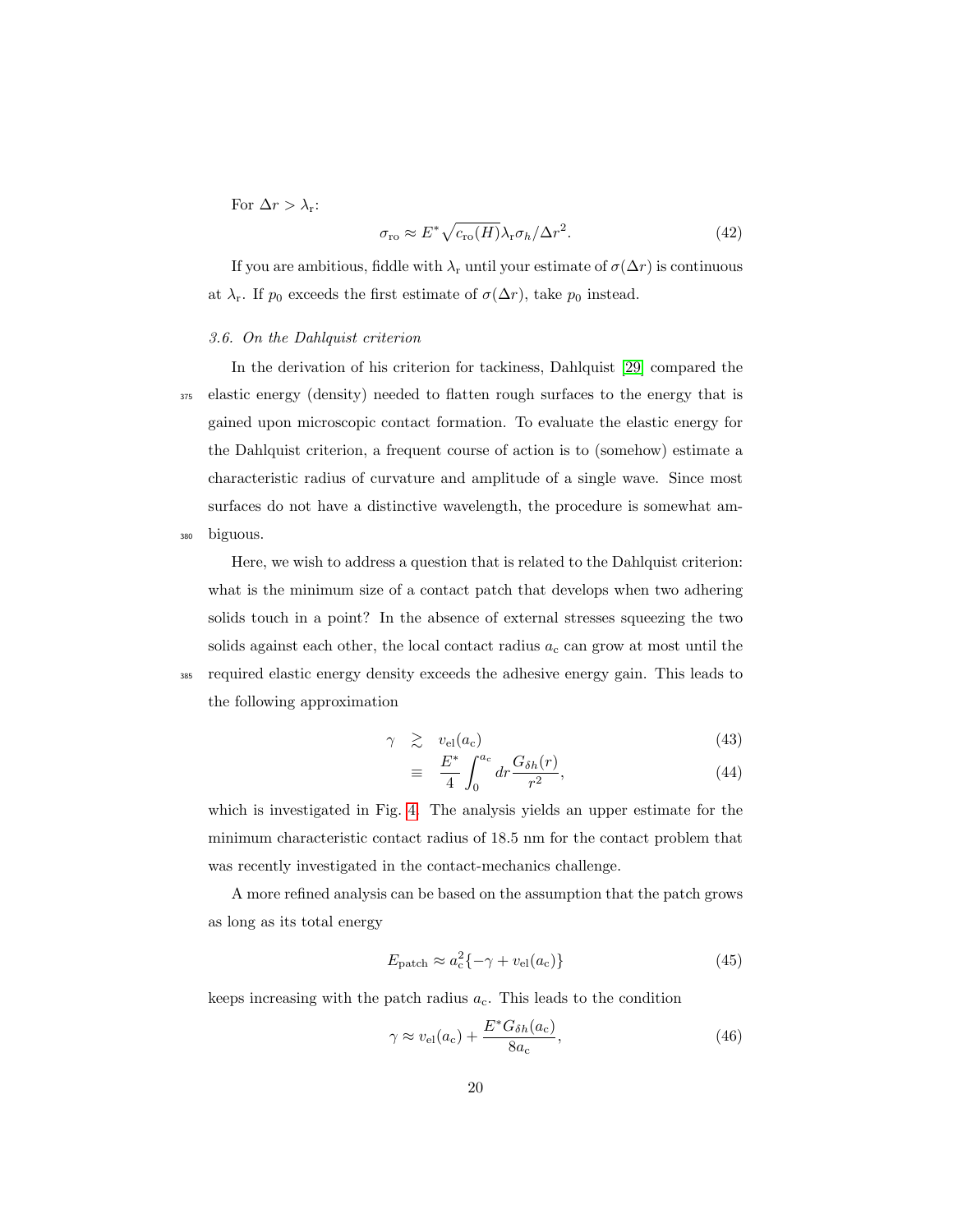

<span id="page-20-1"></span>Figure 4: Elastic energy analysis of a self-affine contact (defined in the contact-mechanics challenge [\[7\]](#page-27-1)). The blue, long-dashed line shows the integrand of the expression yielding the scale-dependent elastic energy  $v_{el}(\Delta r)$  introduced in equation [\(44\)](#page-19-1). The solid, red line shows  $v_{\text{el}}(\Delta r)$ . The roll-off  $\lambda_r$  and the short wavelength cutoff  $\lambda_s$  as well as the areal energy density  $\gamma$  and a first guess for a characteristic minimum contact patch radius  $a_c$  are indicated by arrows.

<sup>390</sup> which, applied to the data of the contact-mechanics challenge, results in a reduction of our guess for  $a_c$  to 12.5 nm.

The just-obtained numbers compare well to the minimum characteristic island size observed in the contact-mechanics challenge of  $O(1,000 \text{ nm}^2)$  corresponding to a characteristic contact radius of  $a_c \approx 17$  nm. We find this <sup>395</sup> agreement quite surprising given the simplicity of the approach, which ignores, among other things, the patchiness of true (non-) contact and the distribution of local contact radii in randomly rough surfaces.

## <span id="page-20-0"></span>3.7. Stress-autocorrelation function

In the introduction, it was argued why the height-difference ACF contains more useful information for contact mechanics than the Abbott-Firestone curve. In the context of stress fields, one could likewise appreciate that their ACF contains information on how stress decomposes into long and short-wavelength contributions, whereby information on stress gradients is implicitly contained.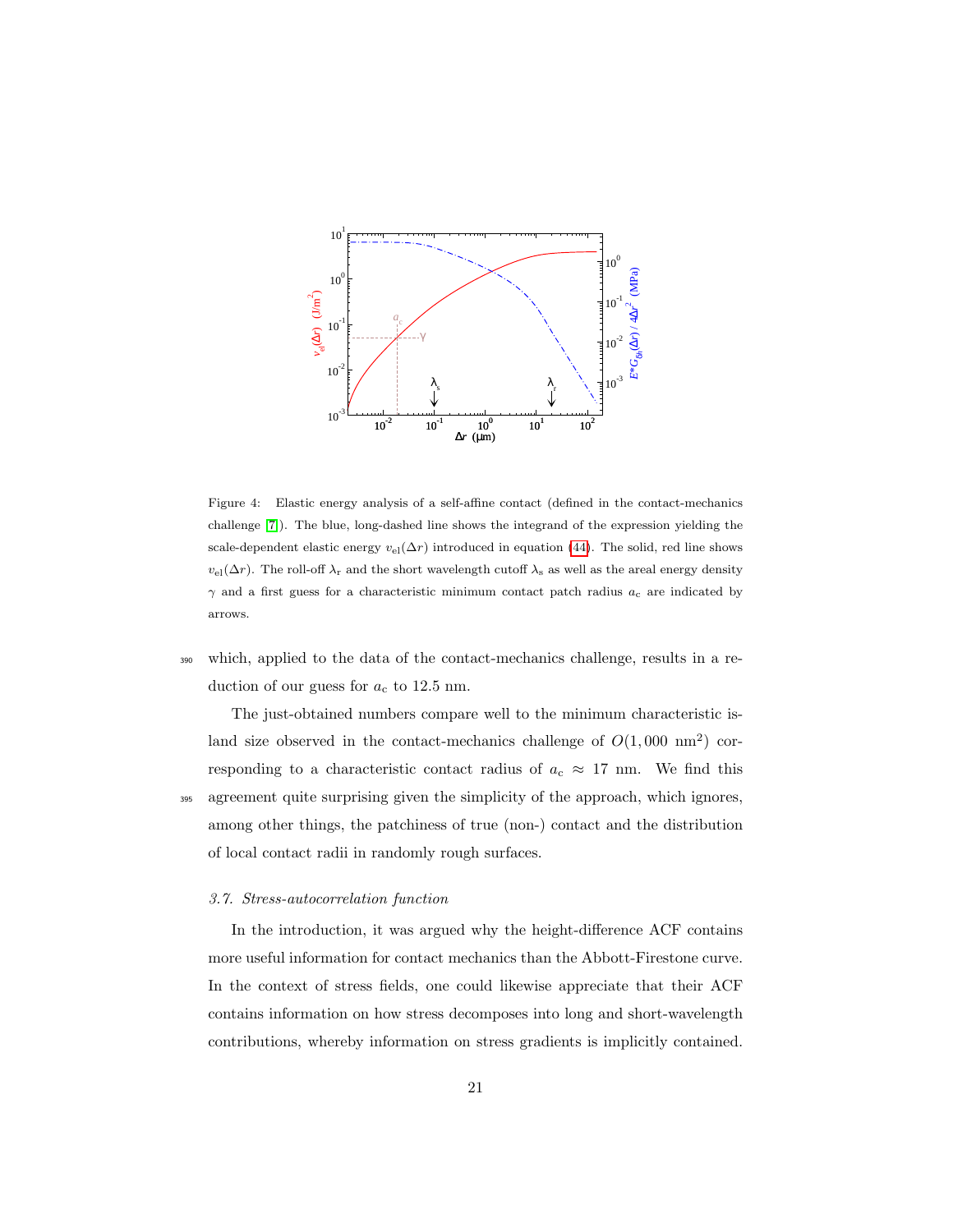In the following, we normalize the stress-ACF to the relative contact area at the smallest scale, i.e., we consider

$$
\Gamma_{\sigma}(\Delta r) \equiv \frac{G_{\sigma}(\Delta r)}{a_{\rm r}(0)}.\tag{47}
$$

In the limit  $\Delta r \to 0$ ,  $\Gamma_{\sigma}(\Delta r)$  states the stress variance averaged solely over 400 the true contact, while at large  $\Delta r$  it is essentially the square-root of the stress variance in a contact point times the stress standard deviation a distance  $\Delta r$ away from contact points. We also remind the reader that for small relative contact areas,  $\Gamma_{\sigma}(\Delta r)$  turns out proportional to the contact ACF [\[30\]](#page-29-7) – except for very small corrections.

<sup>405</sup> We first investigate the full-contact stress ACF in figure [5.](#page-22-0) Good agreement can be seen between the analytical results and the GFMD data. The  $H = 0.5$ curve shows relatively strong Helmholtz ringing for  $\Delta r q_s \approx 1$ , which we attribute to the sharp cutoff at  $C(q_s)$ . Conversely, ringing is more prominent at the transition from the self-affine to the roll-off domain in the  $H = 0.8$  system than 410 for  $H = 0.5$ .

In order to reduce ringing effects in our comparison between GFMD and theory when the pressure is small, we replace  $G_{\sigma}^{\text{full}}(\Delta r)$  with a function that mimics the exact  $G_{\sigma}^{\text{full}}(\Delta r)$  quite closely but yet goes smoothly to zero, i.e., at sufficiently large  $\Delta r$  we let the function go to zero with a steep power law. <sup>415</sup> The reason for this choice is that due to the mode coupling between different  $\tilde{u}(\mathbf{q})$  at small  $a_r$  [\[31,](#page-30-0) [32\]](#page-30-1), ringing effects must be expected to smear out, which suppresses sign changes of  $G_{\sigma}^{\text{full}}(\Delta r)$  at large values of  $\Delta r$ .

In figures [6](#page-23-0) and [7,](#page-23-1) we compare the reduced stress ACF  $\Gamma_{\sigma}(\Delta r)$  obtained at a finite normal stress with GFMD and with two variants of Persson theory. The latter can be described as

<span id="page-21-0"></span>
$$
G_{\sigma}(\Delta r) = p_0^2 + G_{\sigma}^{\text{full}}(\Delta r)W[a_r\{p^*(\Delta r)\}], \tag{48}
$$

where the weighting function satisfies

$$
W(a_{\rm r}) = \begin{cases} a_{\rm r} & \text{original theory} \\ a_{\rm ri}^2/a_{\rm r} & \text{modified theory} \end{cases}
$$
 (49)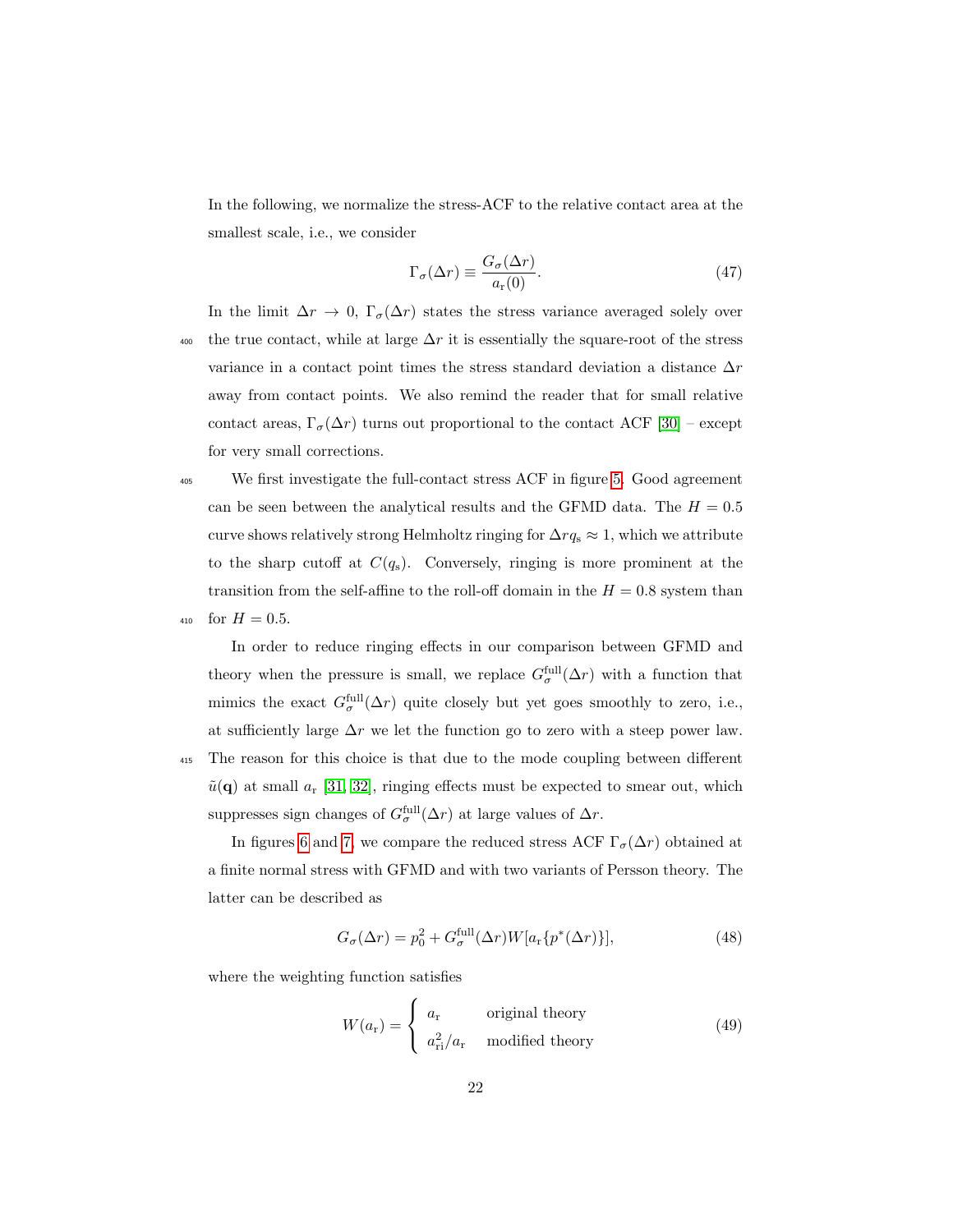

<span id="page-22-0"></span>Figure 5: Full-contact stress ACF,  $G_{\sigma}(\Delta r)$ , for surfaces with two different Hurst exponents,  $H = 0.5$  and  $H = 0.8$ . Symbols represent GFMD data, thin dashed lines refer to the analytical solution in equation [\(24\)](#page-6-0), and thick lines to an approximation of the exact stress ACF, which suppresses ringing effects for  $\Delta r = O(\lambda_r)$ . The inset highlights this latter regime.

Here,  $a_{ri}$  is based on an improved formula for the relative contact area as a function of the reduced (scale-dependent) pressure  $p^*$ , closely following equation (15) in reference [\[32\]](#page-30-1):

$$
a_{\rm ri} = \left(1 - a_{\rm r}^2\right) \text{erf}\left(\sqrt{\pi}p^*\right) + a_{\rm r}^3. \tag{50}
$$

It is designed such that the  $a_{ri}$  relation satisfies  $a_{ri} = 2p^*$  at small  $p^*$  and smoothly crosses over at intermediate contact areas to the original Persson the-<sup>420</sup> ory, i.e., equation [\(29\)](#page-8-2), as full contact is reached. In the modified scheme, we also normalize  $\Gamma_{\sigma}(\Delta r)$  with  $a_{\text{ri}}(\Delta r \to 0)$  in order to divide by our (almost) best possible guess for the relative contact area. The choice of the modified weighting factor is purely heuristic and motivated by our desire to get accurate numbers for  $\Gamma_{\sigma}(\Delta r)$  in the limit  $\Delta r \to 0$  and  $\Delta r \to \infty$ .

Even without the modification to Persson theory, figures [6](#page-23-0) and [7](#page-23-1) corroborate previous successful tests of the ability of Persson theory to predict the stress ACF for randomly rough surfaces [\[30\]](#page-29-7). Here, however, we conduct the analysis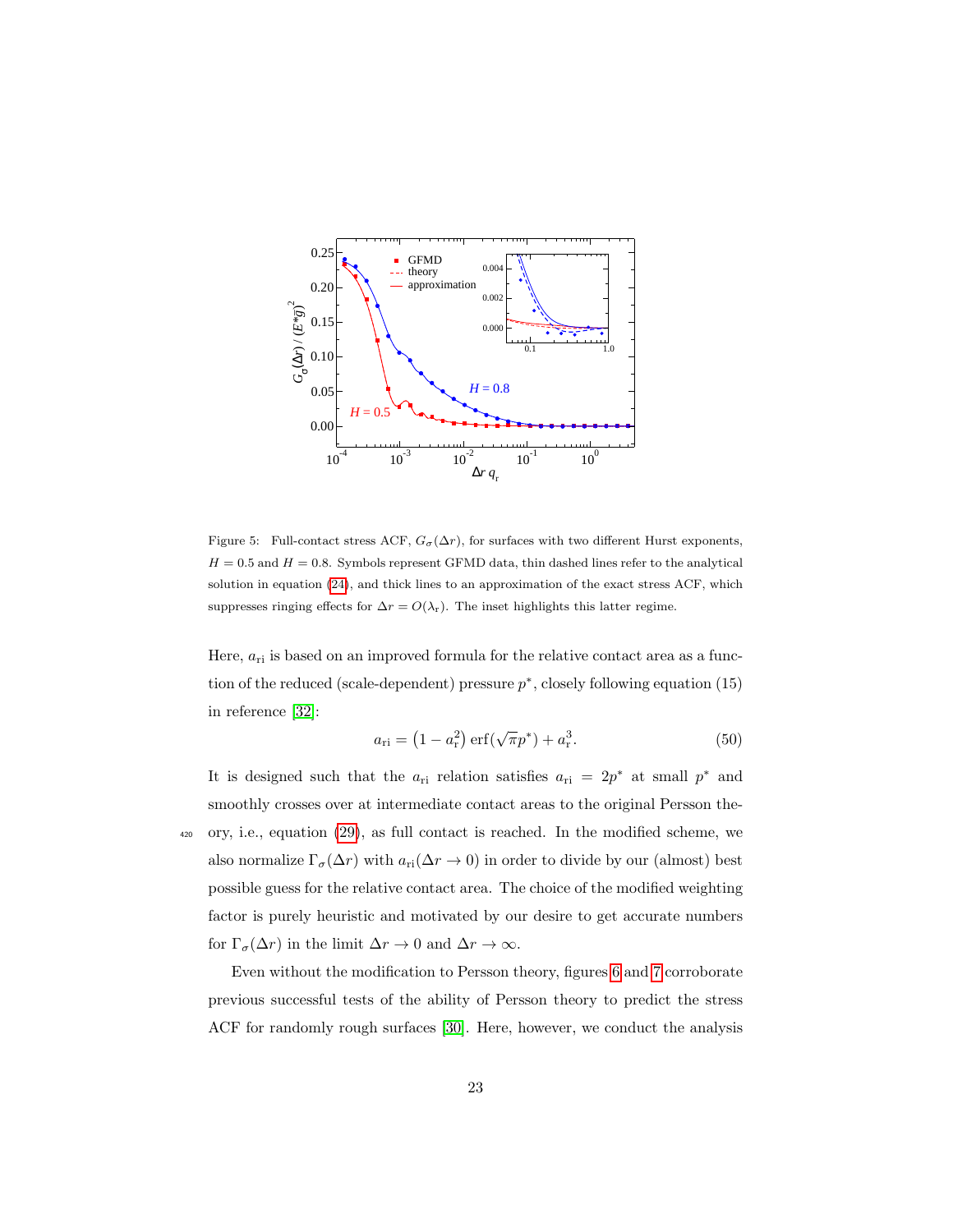

<span id="page-23-0"></span>Figure 6: Normalized stress ACF  $\Gamma_{\sigma}(\Delta r)$  for an  $H = 0.5$  substrate at various pressures as deduced from GFMD simulations (symbols) and from our real-space interpretation of Persson theory (lines). Thin dashed lines refer to the original unmodified Persson equation, while full lines contain slight modifications to the theory with correction factors of order unity as described in equation [\(49\)](#page-21-0). The thick dashed lines indicates the low-pressure asymptotics of  $\Gamma_{\sigma}(\Delta r)$  in the self-affine domain, which scales as  $\Delta r^{1-H}$ . Prefactors can be deduced from equation [\(51\)](#page-24-1). The simulation set-up is described in section [2.7.](#page-9-0)



<span id="page-23-1"></span>Figure 7: Same as figure [6](#page-23-0) except for  $H = 0.8$ .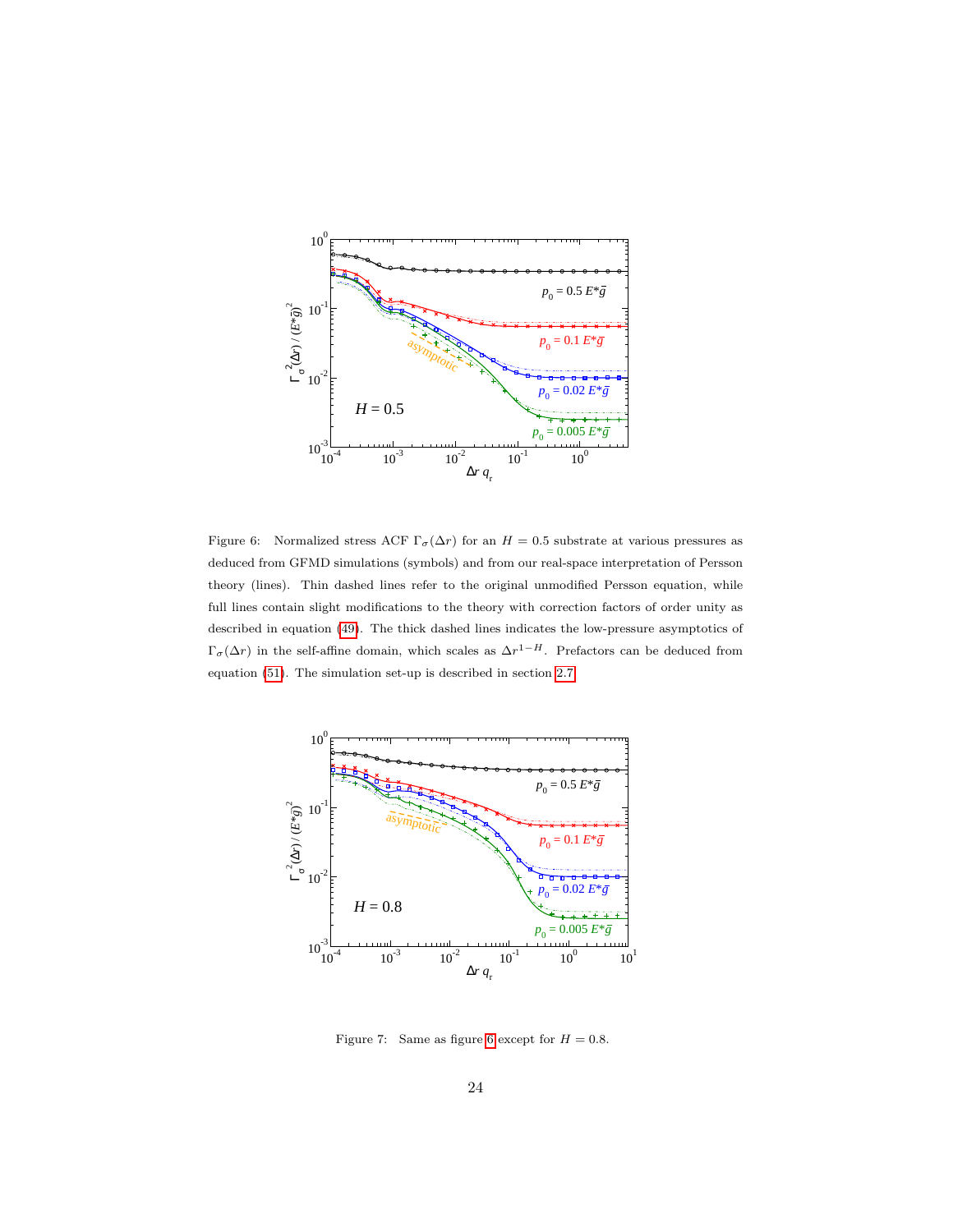in real space rather than in a Fourier representation. We also include the roll-off domain, which had not been considered hitherto in such a stress test of Persson theory. Finally, we find that the simple analytical formula

<span id="page-24-1"></span>
$$
\Gamma_{\sigma}(\Delta r) = \frac{\pi \bar{g}(\lambda_{\rm s}) H^2 E^{*2} \sqrt{G_{\delta h}(\Delta r) c_{\rm sa}(H)}}{2\Delta r}
$$
(51)

<sup>425</sup> provides a quick and yet quite reasonable guess for the asymptotic behavior of the stress ACF in the self-affine scaling regime at small pressures. That scaling behaviour is reflected for only one decade in  $\Delta r$  when representing the self-affine branch with  $\lambda_{\rm r}/\lambda_{\rm s} = O(10^3)$ .

# <span id="page-24-0"></span>4. Conclusions

- <sup>430</sup> We demonstrated that the height-difference ACF yields quite useful information on properties that are central to contact mechanics. Not a single of the respective predictions can be even attempted to be made by taking a bearingarea curve as the sole information on the surface topographies. Examples include exact expressions for the elastic energy density and the stress ACF in full <sup>435</sup> contact and approximations of these quantities for partial contact as well as scale-dependent contact stresses within the realm of a real-space interpretation
	- of Persson theory.

When applying the methodology to applications beyond those discussed explicitly in this work, small modification might be necessary. These can be the use 440 of a frequency-dependent contact modulus  $E^*(\omega)$  when viscoelasticity becomes important, or, the need to introduce an appropriate scale-dependent  $E^*(\Delta r)$ for gradient materials or thin slabs. In the latter case, the term  $E^*(\Delta r)$  would have to be pulled into integral expressions like those occurring on the r.h.s. of equation [\(44\)](#page-19-1).

<sup>445</sup> Our results on partial contacts obtained in the real-space representation turn out as accurately as when Persson theory is conducted in Fourier space. Since our formalism does not require sophisticated mathematics, Fourier transforms, or the writing of elaborate codes but at worst one-dimensional integration or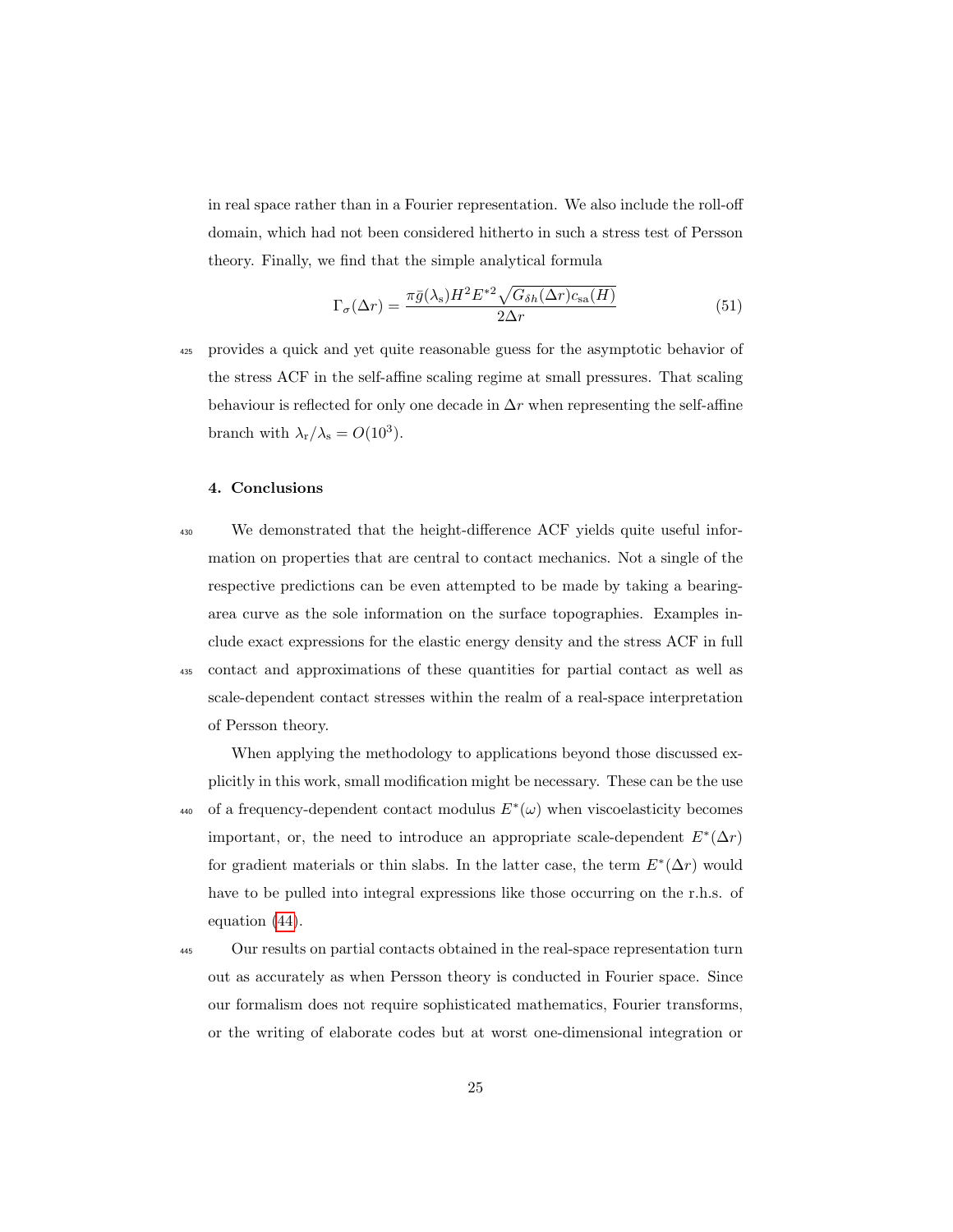differentiation with respect to one variable, we hope that the theory might enjoy

<sup>450</sup> more wide-spread use than it is currently the case. It remains to be seen what challenges occur when further porting our real-space approach to a broader range of applications, which could include adhesion, plasticity, and predictions on mean gaps as a function of load or gap distribution functions. We are in the process of working out expressions for the scale-dependent elastic energy in <sup>455</sup> partial contact, which will not be quite as elemental as our expressions for scale

- dependent stresses or the stress ACF. However, we are certain that the only needed mathematical tools remain manipulation of the height-difference ACF in terms of integration and differentiation.
- Of course, our formalism does not remedy Persson theory in those situa-<sup>460</sup> tions, where it cannot be expected to lead to accurate results. It will remain flawed when the stress-strain relation differ substantially from linearity or when the surface roughness strongly violates the random-phase approximation. We yet feel that a quick but meaningful analysis of a contact problem within linear elasticity is more useful (even in the mentioned circumstances) than the study
- <sup>465</sup> of any bearing model neglecting elastic coupling between asperities also because the proper construction of asperity statistics alone is mathematically more demanding and less well defined than the full execution of our formalism. We therefore hope that in the future, height topographies will be routinely reported as height-difference autocorrelation functions rather than as spectra.

# <span id="page-25-0"></span><sup>470</sup> Appendix A. Alternative derivation of real-space elastic energy

<span id="page-25-1"></span>From dimensional analysis, it is clear that the relation between the heightdifference autocorrelation function and the areal elastic-energy density must be of the form

$$
v_{\rm el} = c \cdot E^* \int d\Delta r \frac{G_{\delta h}(\Delta r)}{\Delta r^2},\tag{A.1}
$$

where  $c$  is a dimensionless constant, so that units match. We evaluate this expression for single-wavelength roughness as described by

$$
h(\mathbf{r}) = \tilde{h}(\mathbf{q})e^{i\mathbf{q}\cdot\mathbf{r}}.\tag{A.2}
$$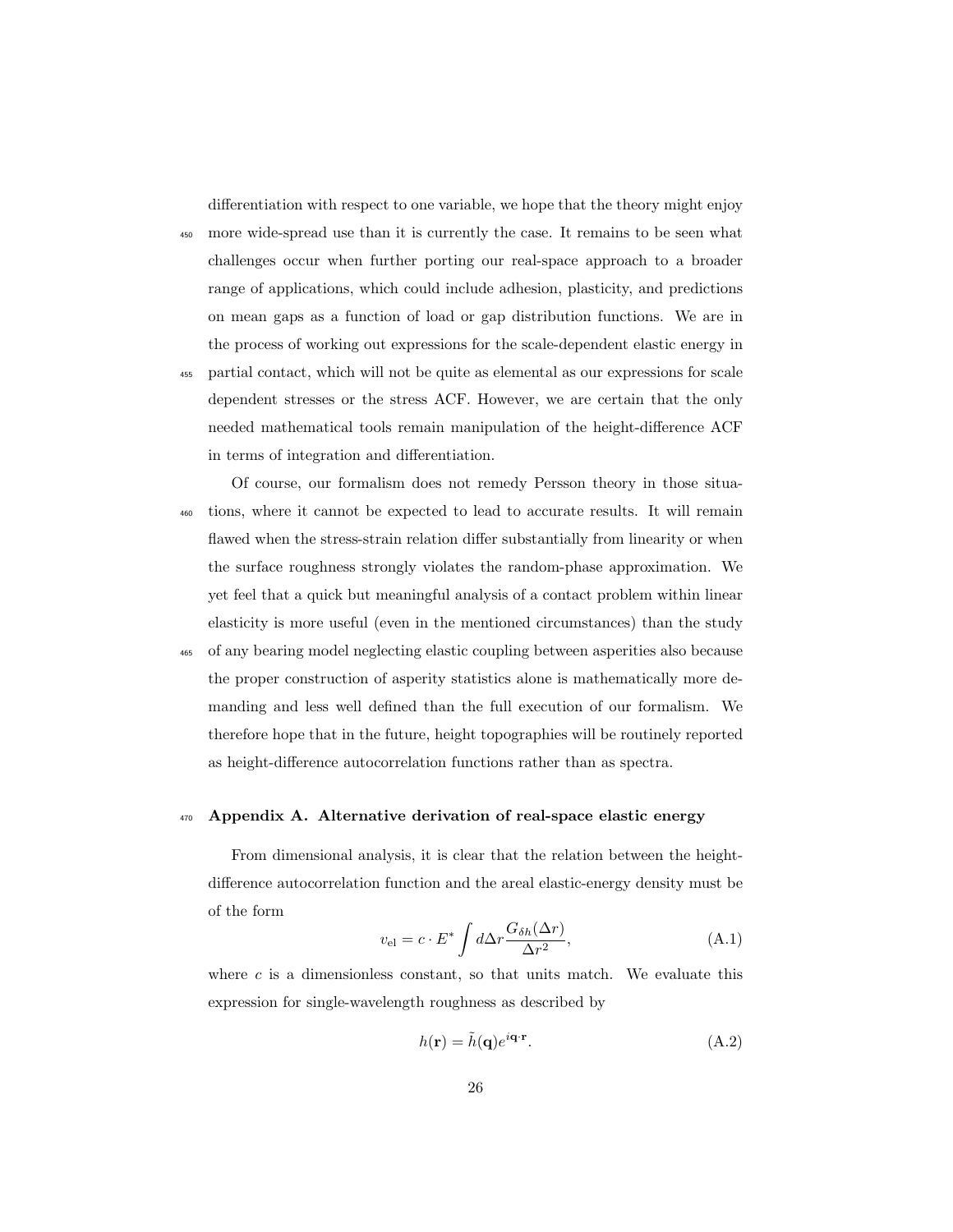With our definition of  $h(\mathbf{r})$ , the height-difference ACF is

$$
G_{\delta h}(\Delta \mathbf{r}) = |\tilde{h}(\mathbf{q})|^2 \left\{ 1 - \cos(\mathbf{q} \cdot \Delta \mathbf{r}) \right\} \tag{A.3}
$$

and its orientational average

<span id="page-26-5"></span>
$$
G_{\delta h}(\Delta r) = \frac{|\tilde{h}(\mathbf{q})|^2}{2\pi} \int_0^{2\pi} d\varphi \left\{ 1 - \cos(q\Delta r \cos \varphi) \right\} \tag{A.4}
$$

$$
= |\tilde{h}(\mathbf{q})|^2 \{ 1 - J_0(q\Delta r) \}.
$$
 (A.5)

Inserting Eq.  $(A.5)$  into Eq.  $(A.1)$  and evaluating the integral yields

$$
v_{\rm el} = cE^*q|\tilde{h}(\mathbf{q})|^2. \tag{A.6}
$$

The r.h.s. of this equation corresponds to an individual summand in Eq. [\(12\)](#page-5-1) if  $c = 1/4$ .

Acknowledgments MHM thanks the Deutsche Forschungs Gesellschaft  $475$  for financial support through grant Mu-1965/5-1, the Jülich Supercomputing Centre for computing time on JUQUEEN. MHM also thanks David Labonte for bringing the Dahlquist criterion to his attention and Erik van der Giessen for critical feedback.

- <span id="page-26-1"></span><span id="page-26-0"></span>[1] E. J. Abbott and F. A. Firestone. Specifying surface quality: a method <sup>480</sup> based on accurate measurement and comparison. *Mech. Eng.*, 55:569, 1933.
	- [2] E.S. Gadelmawla, M.M. Koura, T.M.A. Maksoud, I.M. Elewa, and H.H. Soliman. Roughness parameters. Journal of Materials Processing Technology, 123(1):133–145, apr 2002.
- <span id="page-26-3"></span><span id="page-26-2"></span>[3] A. Majumdar and C. L. Tien. Fractal characterization and simulation of 485 rough surfaces. Wear,  $136(2):313-327$ , mar 1990.
	- [4] B. N. J. Persson. Theory of rubber friction and contact mechanics. The Journal of Chemical Physics, 115(8):3840, 2001.
	- [5] Tevis D B Jacobs, Till Junge, and Lars Pastewka. Quantitative characterization of surface topography using spectral analysis. Surface Topography:
- <span id="page-26-4"></span> $490$  Metrology and Properties, 5(1):013001, jan 2017.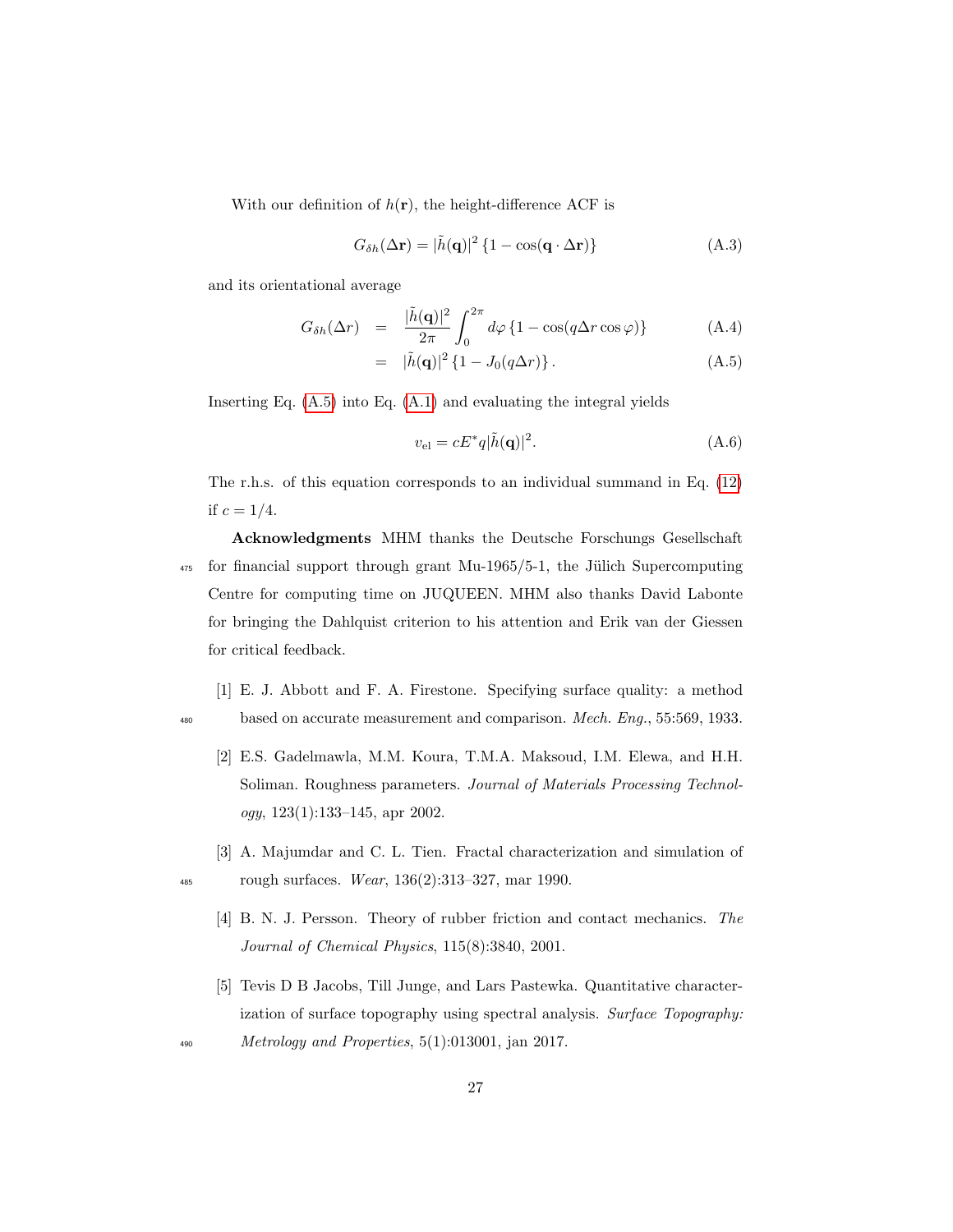- <span id="page-27-0"></span>[6] B.N.J. Persson. Contact mechanics for randomly rough surfaces. Surface Science Reports, 61(4):201–227, jun 2006.
- <span id="page-27-1"></span>[7] Martin H. Müser, Wolf B. Dapp, Romain Bugnicourt, Philippe Sainsot, Nicolas Lesaffre, Ton A. Lubrecht, Bo N. J. Persson, Kathryn Har-<sup>495</sup> ris, Alexander Bennett, Kyle Schulze, Sean Rohde, Peter Ifju, W. Gregory Sawyer, Thomas Angelini, Hossein Ashtari Esfahani, Mahmoud Kadkhodaei, Saleh Akbarzadeh, Jiunn-Jong Wu, Georg Vorlaufer, András Vernes, Soheil Solhjoo, Antonis I. Vakis, Robert L. Jackson, Yang Xu, Jeffrey Streator, Amir Rostami, Daniele Dini, Simon Medina, Giuseppe <sup>500</sup> Carbone, Francesco Bottiglione, Luciano Afferrante, Joseph Monti, Lars
	- Pastewka, Mark O. Robbins, and James A. Greenwood. Meeting the contact-mechanics challenge. Tribology Letters, 65(4), aug 2017.
		- [8] B. N. J. Persson. On the fractal dimension of rough surfaces. Tribology Letters, 54(1):99–106, mar 2014.
- <span id="page-27-3"></span><span id="page-27-2"></span><sup>505</sup> [9] B. N. J. Persson. Relation between interfacial separation and load: A general theory of contact mechanics. Physical Review Letters, 99(12), sep 2007.
- <span id="page-27-5"></span><span id="page-27-4"></span>[10] B N J Persson. On the elastic energy and stress correlation in the contact between elastic solids with randomly rough surfaces. Journal of Physics: <sup>510</sup> Condensed Matter, 20(31):312001, jun 2008.
	- [11] B. N. J. Persson and M. Scaraggi. Theory of adhesion: Role of surface roughness. The Journal of Chemical Physics, 141(12):124701, sep 2014.
- <span id="page-27-7"></span><span id="page-27-6"></span>[12] S. Hyun, L. Pei, J.-F. Molinari, and M. O. Robbins. Finite-element analysis of contact between elastic self-affine surfaces. Physical Review E,  $515$   $70(2):026117$ , aug 2004.
	- [13] C Campañá and M. H Müser. Contact mechanics of real vs. randomly rough surfaces: A Green's function molecular dynamics study. Europhysics Letters (EPL), 77(3):38005, jan 2007.
		- 28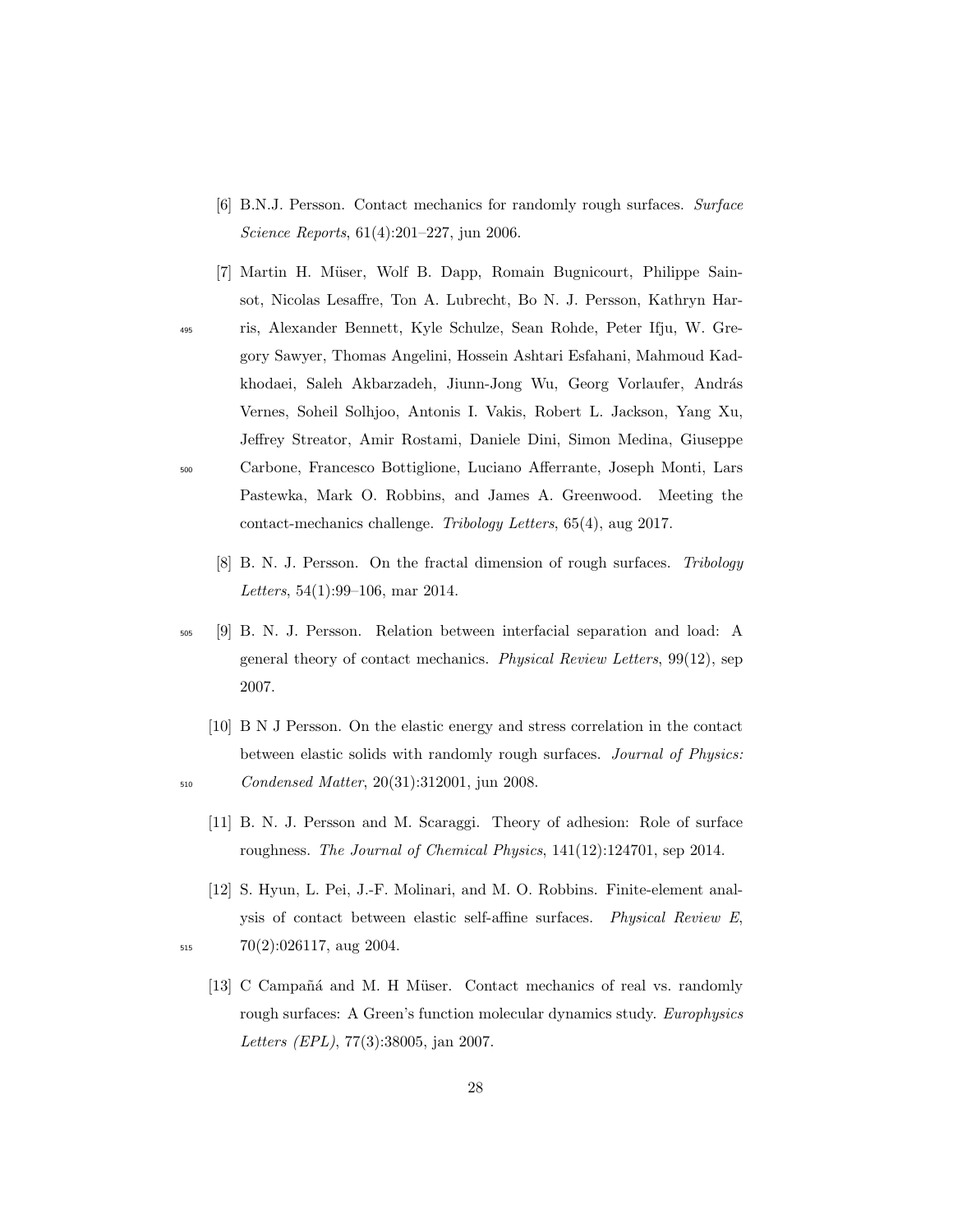<span id="page-28-0"></span>[14] Sreekanth Akarapu, Tristan Sharp, and Mark O. Robbins. Stiffness of

<span id="page-28-1"></span>

- <sup>520</sup> contacts between rough surfaces. Physical Review Letters, 106(20), may 2011.
	- [15] C. Putignano, L. Afferrante, G. Carbone, and G. Demelio. A new efficient numerical method for contact mechanics of rough surfaces. International Journal of Solids and Structures, 49(2):338–343, jan 2012.
- <span id="page-28-2"></span> $525$  [16] Nikolay Prodanov, Wolf B. Dapp, and Martin H. Müser. On the contact area and mean gap of rough, elastic contacts: Dimensional analysis, numerical corrections, and reference data. Tribology Letters, 53(2):433–448, dec 2013.
- <span id="page-28-3"></span>[17] Vladislav A. Yastrebov, Guillaume Anciaux, and Jean-François Molinari. <sup>530</sup> The role of the roughness spectral breadth in elastic contact of rough surfaces. Journal of the Mechanics and Physics of Solids, 107:469–493, oct 2017.
	- [18] Norbert Wiener. Generalized harmonic analysis. Acta Mathematica, 55(0):117–258, 1930.
- <span id="page-28-6"></span><span id="page-28-5"></span><span id="page-28-4"></span><sup>535</sup> [19] A. Khintchine. Korrelationstheorie der station¨aren stochastischen Prozesse. Mathematische Annalen, 109(1):604–615, dec 1934.
	- [20] K. L. Johnson. Contact mechanics. Cambridge University Press, Cambridge, UK, 1985.
	- [21] George Palasantzas. Roughness spectrum and surface width of self-
- <span id="page-28-8"></span><span id="page-28-7"></span>540 affine fractal surfaces via the k-correlation model. Physical Review B, 48(19):14472–14478, nov 1993.
	- [22] Garth J. Simpson, Dana L. Sedin, and Kathy L. Rowlen. Surface roughness by contact versus tapping mode atomic force microscopy. Langmuir, 15(4):1429–1434, feb 1999.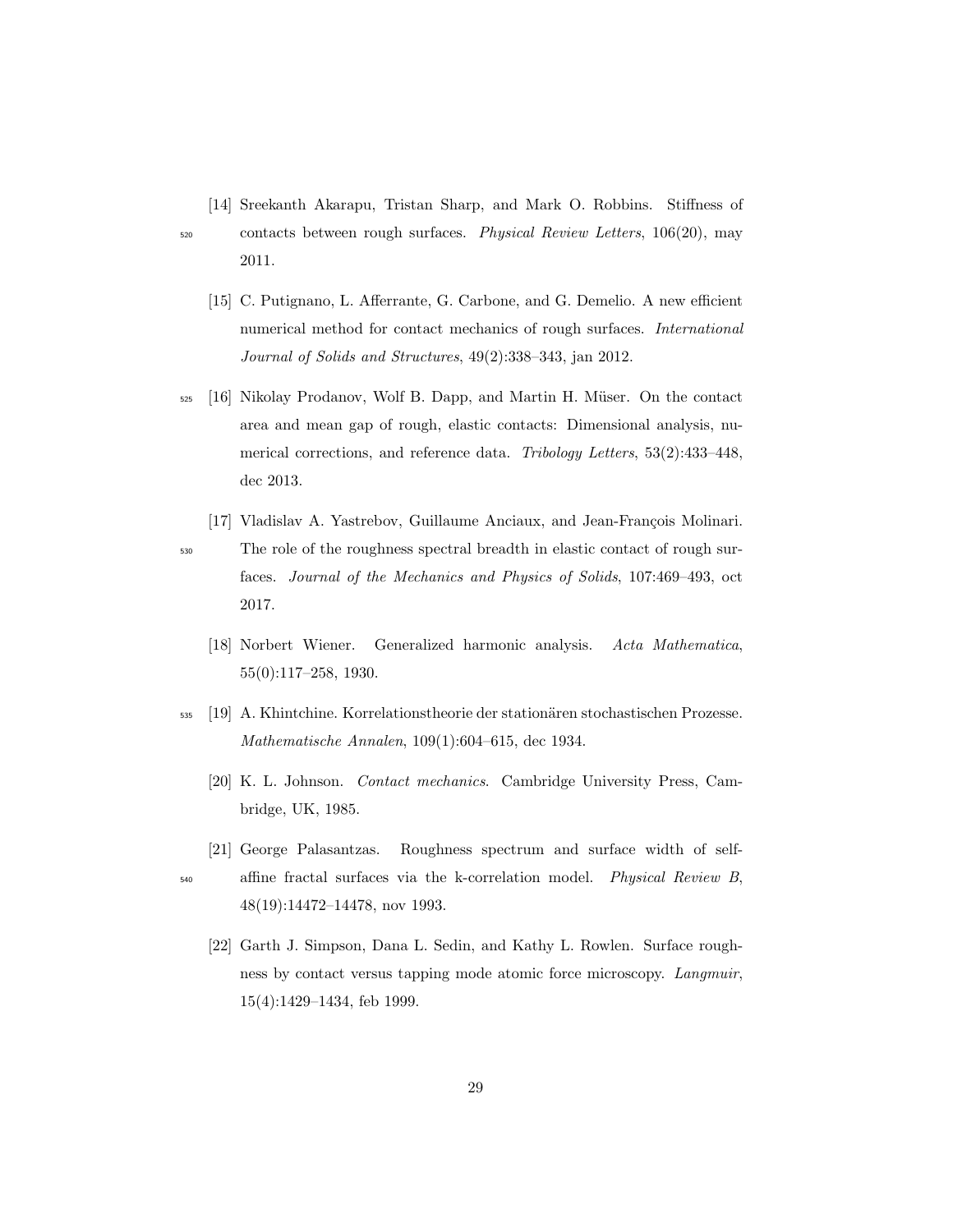- <span id="page-29-0"></span><sup>545</sup> [23] R.R.L. De, D.A.C. Albuquerque, T.G.S. Cruz, F.M. Yamaji, and F.L. Leite. Measurement of the nanoscale roughness by atomic force microscopy: Basic principles and applications. In Atomic Force Microscopy - Imaging, Measuring and Manipulating Surfaces at the Atomic Scale. InTech, mar 2012.
- <span id="page-29-1"></span><sup>550</sup> [24] Soheil Solhjoo and Antonis I. Vakis. Surface roughness of gold substrates at the nanoscale: An atomistic simulation study. Tribology International, 115:165–178, 2017.
- <span id="page-29-3"></span><span id="page-29-2"></span>[25] N.A. Fleck, G.M. Muller, M.F. Ashby, and J.W. Hutchinson. Strain gradient plasticity: Theory and experiment. Acta Metallurgica et Materialia, <sup>555</sup> 42(2):475–487, feb 1994.
	- [26] H. Song, A.I. Vakis, X. Liu, and E. Van der Giessen. Statistical model of rough surface contact accounting for size-dependent plasticity and asperity interaction. Journal of the Mechanics and Physics of Solids, 106:1–14, sep 2017.
- <span id="page-29-4"></span><sup>560</sup> [27] E. Van der Giessen and A. Needleman. Discrete dislocation plasticity: a simple planar model. Modelling and Simulation in Materials Science and Engineering, 3(5):689, 1995.
	- [28] Syam P Venugopalan, Martin H Müser, and Lucia Nicola. Green's function molecular dynamics meets discrete dislocation plasticity. Modelling and
- <span id="page-29-6"></span><span id="page-29-5"></span><sup>565</sup> Simulation in Materials Science and Engineering, 25(6):065018, aug 2017.
	- [29] Carl A Dahlquist. An investigation into the nature of tack. Adhes. Age, 2:25, 1959.
- <span id="page-29-7"></span>[30] Carlos Campañá, Martin H Müser, and Mark O Robbins. Elastic contact between self-affine surfaces: comparison of numerical stress and contact <sup>570</sup> correlation functions with analytic predictions. Journal of Physics: Con-

densed Matter, 20(35):354013, aug 2008.